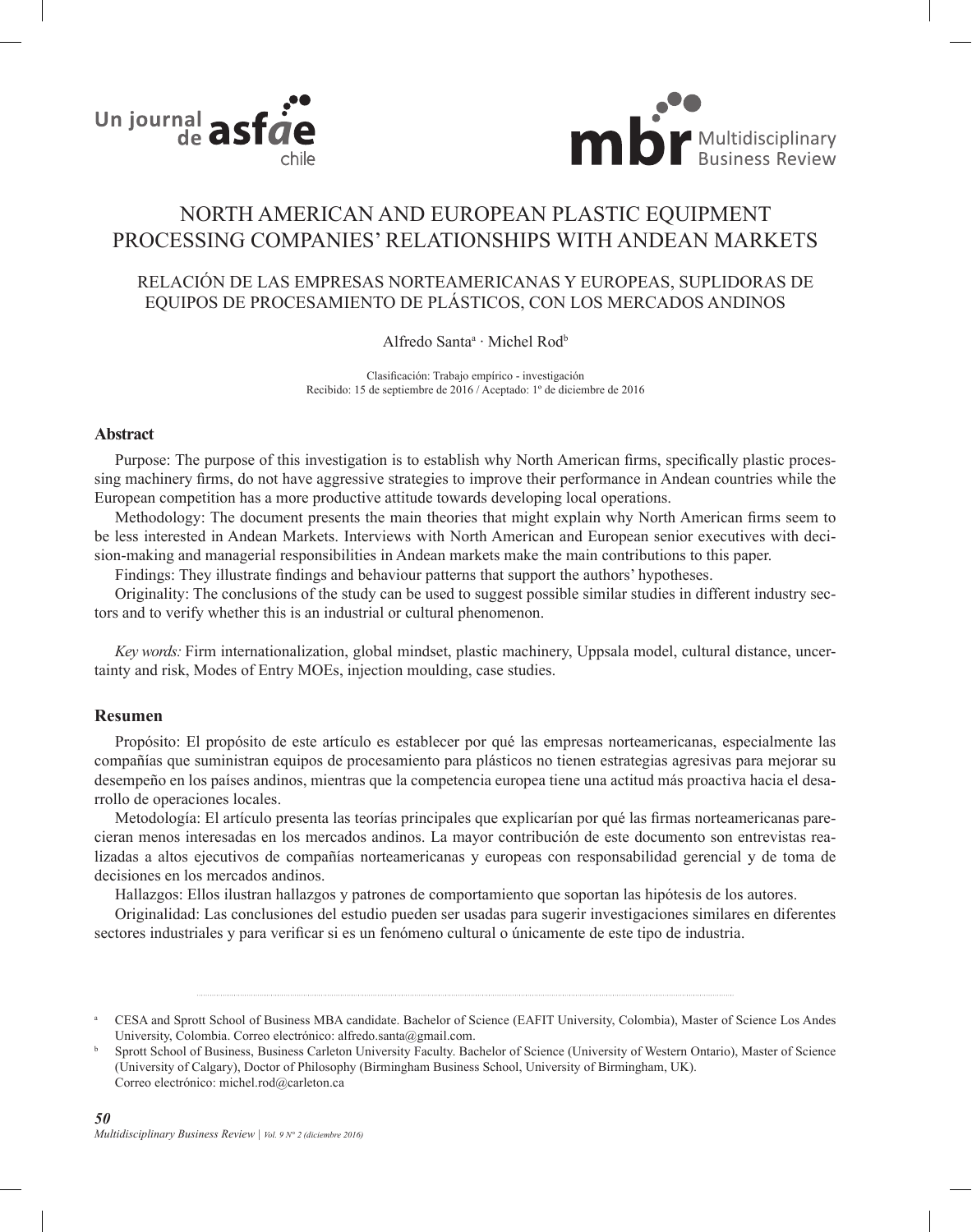*Palabras clave:* internacionalización de la firma, mentalidad global, maquinaria para plásticos, modelo Uppsala, distancia cultural, riesgo e incertidumbre, modelos de entrada MOE's, moldeo por inyección, estudio de casos.

#### **Introduction**

In an increasingly competitive and globalized market, companies have to make the decision to sell their products and services outside their own country's frontiers or domestic market. The decision to internationalize is the result of a series of decisions (Johanson & Vahlne, 1977) the consequence of which is not always a new company entity or organization. Furthermore, there are some markets that companies consider unattractive in terms of starting up local operations through subsidiaries and/or production plants. The Andean markets represent great growth potential for American firms given that in some countries such as Colombia, Chile, and Peru the plastics industries are solid, and because historically, North American firms have not had a strong presence in these locations in comparison to their European counterparts. The long-term problem is that North American firms are becoming less present and participating less in these markets; we argue that having a geographic presence in these markets is strategic. European firms have had a better performance and participation in these markets in contrast to firms from the USA and Canada. In terms of extrusion, the second most important process in plastics processing, the participation difference in the Andean markets is of note: European manufacturers have a far greater presence.

The Andean countries represent significant growth potential for plastic processing equipment firms, not only in a marginal way (by way of agents or sales representatives) but by establishing strategic alliances or direct operations. To define the initial potential of the Andean markets, we have taken GDP growth projections and then contrasted them with data from countries that are traditionally producers of plastic processing equipment, such as the USA, Canada, Germany, Austria, Italy, and France. There is evidence that various Andean and Southern Cone countries such as Colombia, Peru, Uruguay, and Paraguay represent an opportunity for European countries with lower growth projections. The economic situation in Europe in 2015, together with the low growth projections for the following years, has compelled European firms to consider emerging economies in order to obtain long-term results and become sustainable, something required by those organizations.

Recognized European companies in the area have their own sales and post-sales servicing in countries such as Colombia, Peru, Argentina, and Chile. Conversely, North American firms continue with lower risk traditional entry structures or models such as agents or sales representatives in these countries. Entry models by way of agents means that in the long-term, firms lose control and strategy, and, in the same way, they eventually lose their brand image in a certain country by not having a constant presence in these markets. Our hypothesis is that North American firms have specific attitudes about Andean markets because of their local market (see NAFTA – North American Free Trade Area – USA, Canada, Mexico), which is large in size and whose projections for the coming years are high; thus, they look at Andean markets as minor and marginal growth opportunities.

In its 2014 fourth quarter report, the Plastic Industry Trade Association, SPI, published equipment sales details for injection, extrusion, blown plastic parts, auxiliary equipment, and hot runners at US\$346.1 million. Total sales for equipment in the North American industry are estimated to be US\$1.2 billion (SPI: The Plastic Industry Trade Association, 2015). In contrast, the organization of plastic and rubber equipment manufacturers for Europe, EUROMAP, reported that for 2014 total revenue for equipment production for the industry was 13,000 million Euros, of which 9,651 million Euros was exported – 74.2% (EUROMAP, 2014). With this rudimentary idea of the size of the industry both in Europe and in North America, it is evident that both markets are very similar in final user consumption of plastic material, and also that the European market and European manufacturers have a greater historical participation in international markets such as Latin America. Could North American firms' position on participation in Andean markets be a question of the size of the domestic market, or could it be that the psychological distance of Canada and the USA from the Andean countries is higher when compared to that of the European countries? Psychological distance should be understood as the sum of factors that prevents the flow of information from one market to the next (Johanson & Vahlne, 1977; 2009). Conversely, could this behaviour be associated with European firms' lesser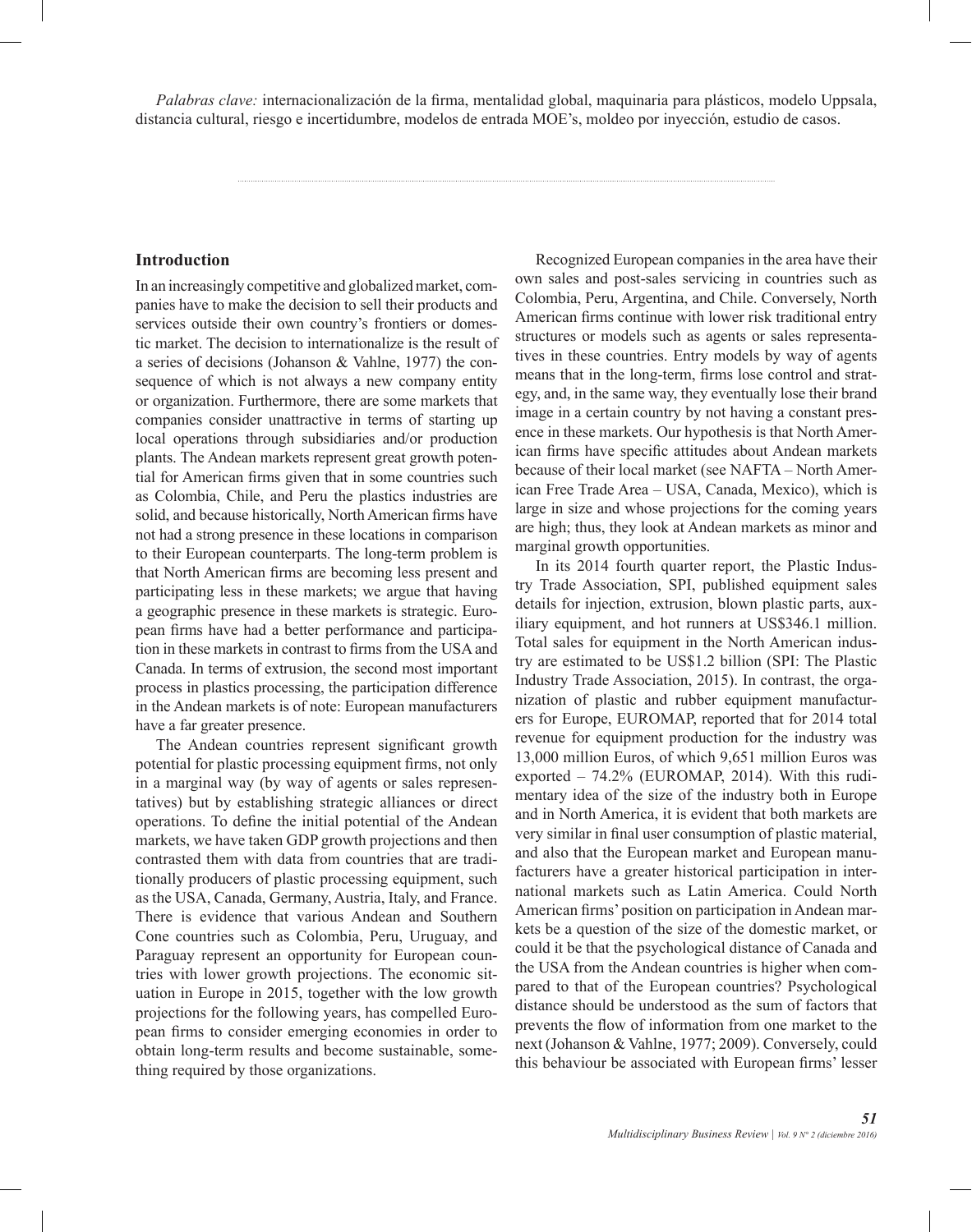aversion to risk or greater propensity towards entrepreneurship? These and other questions are to be answered and explored throughout this document by means of a theoretical application of the theories of a firm's internationalization, and additionally, primary and secondary information sources will be reviewed, such as interviews with directors of plastic processing firms, who have decision-making capacity in Andean markets.

#### **Literature Review**

In an increasingly globalized world open to free trade, which presents greater challenges for an organization's sustainability and growth, it seems as if the possible alternative to achieving said growth is via the internationalization of the firm. This should be understood as a set of activities which the firm undertakes to start exporting its products, sell directly, or begin to produce in other countries. According to Johanson & Vahlne (1977; 2009), companies start this process by exporting to a desired country by means of an agent, subsequently establishing a subsidiary business, and eventually by local production. In recent years, this last case has occurred in the emerging BRIC economies of India, China, and Brazil where the majority of plastic equipment production companies have their subsidiaries as well as some local production.

In greater detail, companies – initially multi-national enterprises (MNEs<sup>1</sup>) enter foreign markets by using external contractors (such as distributors, suppliers, licences or franchises) or by extending the firm by means of its own resources such as establishing subsidiaries. This kind of subsidiary is associated with the resources that the company wishes to invest in the foreign market, be it by sharing the property of the new company in the host country (Joint Venture JV) or by having the total property of the new entity (subsidiary WOS<sup>2</sup>) (Brouthers & Hennart, 2007). The latter (between JV and WOS) is the most common for multinational companies. The JV entry mode allows greater control and, in turn, greater learning about the market in question: of course, this is at the expense of the firm making more capital investment (Cray, 2014). Nevertheless, in the case of this study, the majority of North American plastic and associated processing equipment manufacturers continue opting for alternatives that involve less resource investment such as sales representatives. This is one of the objectives of this study: to find the reasons for this behaviour, given that the selection of the appropriate mode of entry is very important, since it has direct implications on the

<sup>2</sup> WOSs – the English abbreviation for wholly owned subsidiaries.

firm's performance and for the same long term consequences (Brouthers & Hennart, 2007).

Other researchers have conceptualized the internationalization process of the firm as a learning process in which companies with a greater entrepreneurship orientation are more agile than multinational companies (Roudini & Osman, 2012). Companies with a high level of entrepreneurship recognize and exploit market opportunities and learn at a faster rate, thus improving their capacities and start-up decision-making (Butler & Doktor, 2010). Vahlne and Johanson's (1977; 2009; 2011) models of internationalization suggest that firms begin gaining this individual experience gradually. Nonetheless, some opponents view this model as very static and not in accordance with the actual, aggressively changing markets. Companies need to be continually improving and renewing their capacities (Gray & McNaughton, 2010). It could be suggested that a company's level of entrepreneurship could influence the speed and adaptability of exploring a new market and its promptness in commencing its own operations in those countries to which it wishes to export.

Some models suggest a direct relationship between the global thinking of CEOs and the international behaviour of the companies they lead. Kyvik, Saris, Bonet, and Felicio (2013) note that, a CEO with a global mind is important for business opportunities and the development of ideas or projects at the international level. This focus allows having a positive impact on internationalization behaviour. This impact is very important, taking into account that companies must increasingly face competition in their local or domestic markets, and, as a result, must try to find new growth opportunities. Nevertheless, companies such as those in Canada (considering the study in terms of small companies) show that their executives have an anti-exporting attitude, given that they believe their domestic market is sufficiently large enough to generate the required revenue with less risk (Calof, 1993). That would seem to indicate that the reluctance of North American countries to internationalize their operations is due to the natural size of their local market.

Other studies suggest that the level of uncertainty dominates the recognition of international opportunities and exploitation strategies. Why is it that at this level of uncertainty some individuals exploit international opportunities while others do not? The answer may lie in the said individual's level of entrepreneurship (Butler, Doktor, & Lins, 2010). Entrepreneurs are better able to note these opportunities and additionally possess great leadership abilities with situations of risk on an international entrepreneurship level. With the help of tools made available by the Hofstede Institute of Investigation (The Hofstede Centre, 2015), we have undertaken a compari-

<sup>1</sup> MNEs – the English abbreviation for Multinational Enterprises.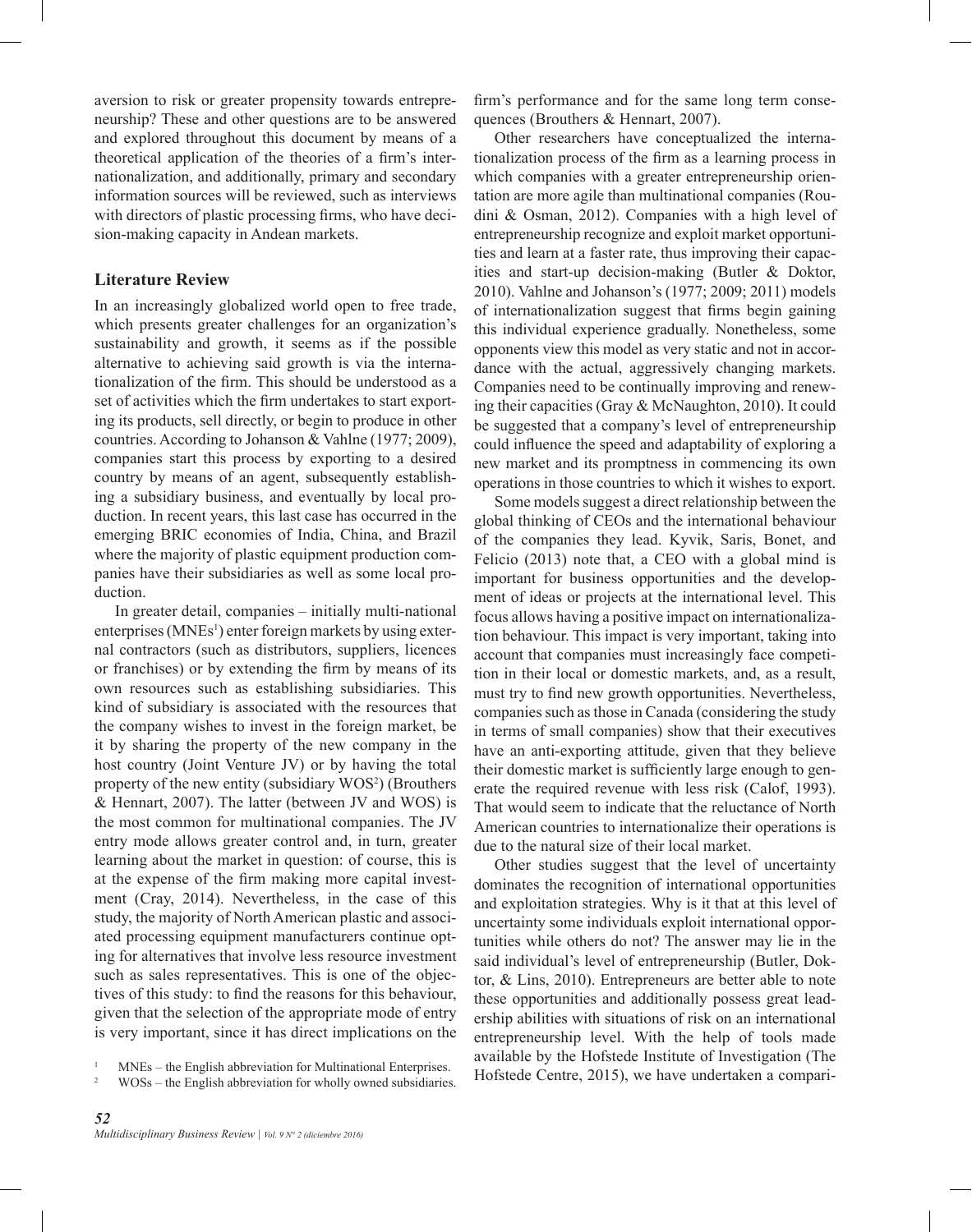son between countries such as the USA, Germany, and Colombia in order to determine if it can be shown how aversion to risk can influence the entrepreneurship of those countries in search of other markets; however, the results show that on a cultural level, North America has much less aversion to risk. Even though these dimensions are based on cultural tendencies on an individual and personal level and not a company level, they could be an indication that aversion to risk is not a determining factor in the search for new markets.

Additional investigations in (Kirkman, Lowe, & Gibson, 2006; Tihanyi, Griffith, & Russell, 2005) suggest that these dimensions, or cultural values, are related to behaviour, attitude, and some company decisions. Some findings suggest that as the degree to which the cultural distance between countries increases, companies tend to choose JVs as an entry mode instead of acquisition and merger (Kirkman, Lowe, & Gibson, 2006), but when there is a larger investment and therefore risk, companies will choose WOS instead of JVs as a mode. Additionally, some authors suggest that as the cultural distance becomes greater, the amount of foreign investment decreases (Li & Guisinger, 1992). In relation to Hofstede, there is a relationship that dictates that the greater the Power Distance (PD), the greater the preference for higher investment modes such as JVs. For companies in countries with a high dimension of Uncertainty Avoidance (UA) there is a preference for contracts, agreements, entry models for export, or high levels of subsidiary ownership. However, according to the first author's experience, competing companies from Germany have a larger investment in subsidiaries in Andean markets compared to North American companies; this does not explain what is seen in this investigation (personal observation by first author). Nonetheless, other findings show firms in countries with a dimension for greater Individualism (IND) are less likely to form entities or alliances; similarly, firms in countries with high Masculinity levels (MAS) are less likely to form technological alliances (Kirkman, Lowe, & Gibson, 2006). Other authors such as Shenkar (2001) claim Uncertainty Avoidance (UA) to be the most important factor, above other cultural factors, that determines a firm's attitude towards the options for expansion.

Brouthers & Brouthers (2001) determine the risk for investment in the target market as a regulator between the cultural distance and the mode of entry. The cultural distance is related to entry modes such as WOSs or JVs in European countries, but this depends on the level of risk in the host country. This risk and investment interaction is the principal point to be considered by company CEOs when making a decision on whether new markets should be explored.

Besides the aforementioned factors regarding the internationalization process, other aspects ought to be considered when making the decision to enter a new market. Psychological distance, known as the sum of the factors which prevents the flow information within markets, such as language, education, business practices, culture, and industrial development (Johanson & Vahlne, 1977), is a determining factor for firms when deciding which markets to enter. The affinity level found for initial business – meaning the level in which countries share culture or the proximity to their natural markets – influences which countries will be entered. As a company gains greater experience and knowledge, it will begin to venture into other culturally distinct markets. For a market to be studied as well as other future markets, company managers should acquire knowledge, not only about possible results in the host country, but also other series of cultural factors, socio-economic figures of the country to which they wish to export. In a globalized environment, it is necessary to understand the cultural aspects of the country of interest such as the way of doing business, political philosophy, and economic direction (Rojas, 2014). When considering all these factors that pertain to the markets to which companies wish to export, it should be noted that some of them are not within the firm's control. Good examples are political aspects such as taxation, commerce regulations (which can make products more expensive), and/or capital goods import incentives. There are other logistical aspects such as infrastructure, which can also increase the prices of products as well as consumer preferences towards goods from the USA and/or Europe. Figure 1 presents a clear and brief summary of those aspects.

The decision for North American companies to enter a foreign market is dictated in great measure by the business atmosphere in the host countries. Aspects such as speed of doing business, regulations, corruption, and human capital as well as the stability of the political and business environments are determinants in the decision-making process (Boumphrey, 2014). There are various indicators and/or rankings that are reputable for a country's competitiveness to be measured based on various factors. Companies frequently check these indices to see the general condition of the economy of a target country and to determine the strength or weakness in the business atmosphere and, additionally, to determine the required resources in terms of time and money. The allocation of resources combined with time invested in entering a new country affect a firm's expansion plans.

Subarna and Sanyal (2010) confirm that the Corruption Perception Index (CPI) for one country has a strong incidence on its competitiveness. Considering that North American and European firms can choose where to invest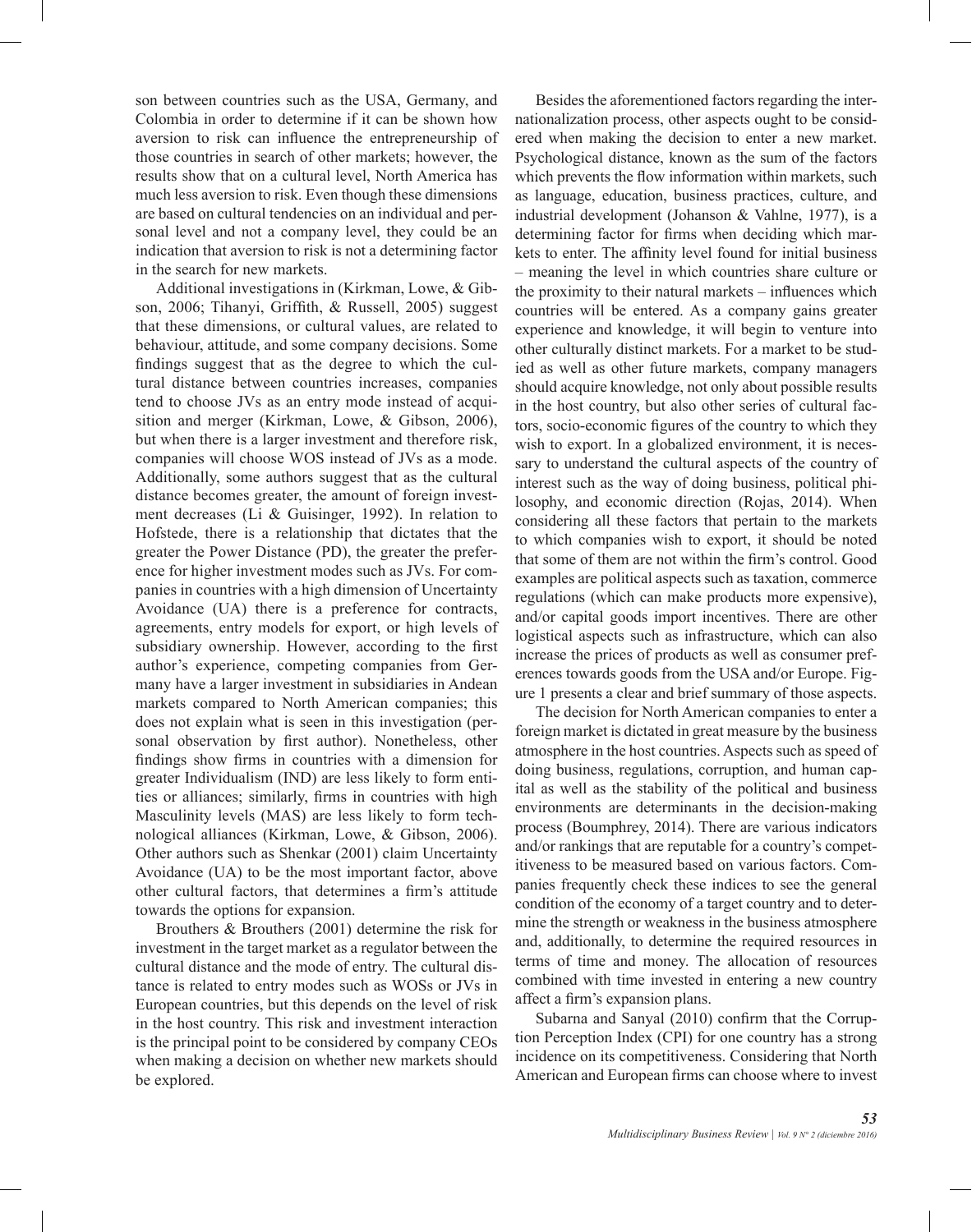#### **Figure 1. Factors that Intervene in a Firm's Decision to Enter a New Market**



*Note:* Controllable and uncontrollable aspects for the firm within its domestic market. *Source:* Cateora, Papadopoulos, Gilly and Graham (2011)

their resources, not all countries will be equally attractive in the search for company profits (Samanta & Sanyal, 2010). As such, corruption affects the possibility that foreign companies may invest in countries with the highest CPI index, and it directly impedes the incorporation of new businesses (Boumphrey, 2014). Transparency International Organization's CPI ranking of perception of corruption for 2015 indicates that Latin American countries have a high ranking; this might indicate why North American companies do not participate in those markets. Nevertheless, although a country such as Mexico has a high ranking (95 out of 167), it is one of the countries with a greater flow of investment both from North American and European companies, especially in the industry sector being studied – plastic processing equipment.

With respect to the size of a new market as being a decisive factor for entry, some studies show that there is a positive impact in the flow of foreign investment FDI (Correia, 2013). This relation is evident in service companies such as banks, insurance companies, and international publicity companies (Li & Guisinger, 1992). Calof

*54 Multidisciplinary Business Review | Vol. 9 N° 2 (diciembre 2016)* (1993) suggests that the majority of firms do have a growth strategy to expand within their domestic market first, but then, when opportunities for growth are seen as limited, the firm will be forced to diversify its geographic market base. The majority of internationalization theories identify industry and product characteristics as factors that influence international activity. For example, companies whose products have a very small domestic market such as Canadian firms, seek international markets through exports (Calof, 1993).

## The Potential of Andean Markets in the Plastic Industry

In order to present the potential of the Andean plastic market, projections about the growth of related industries, which according to the authors' experience trigger growth in the industry of plastics, have been taken into account. Evaluating market potential by using these future projections would offer European and North American producers a better perspective when making an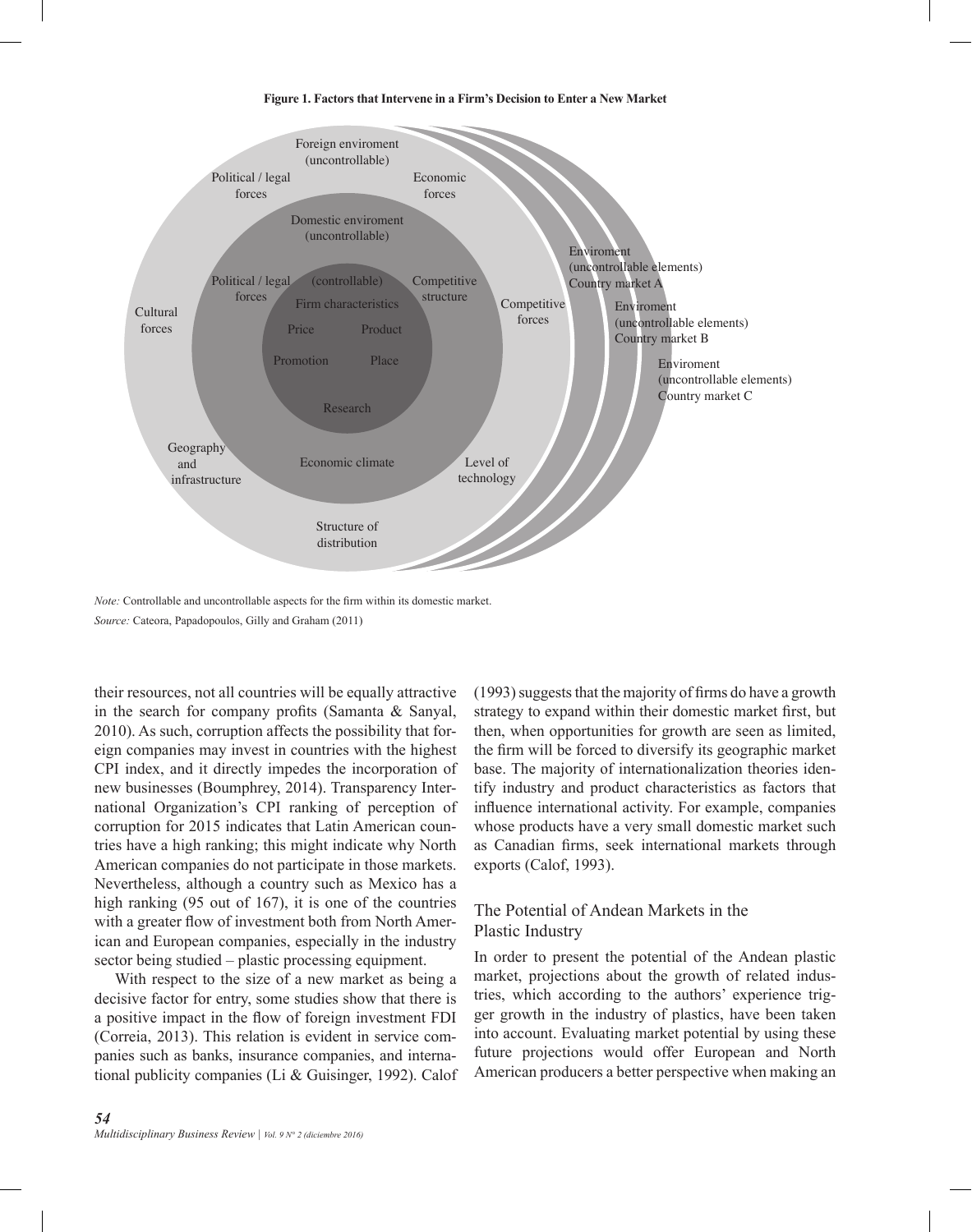investment decision. Overall, the Andean market showed strong production across plastic packaging (both flexible and rigid packaging), appliances, houseware, automobile, and in the construction industries.

The packaging industry is an important source of growth, and it is mainly stimulated by the growth of packaged food products including dairy, meats, snacks, sauces, dressings, and baby food. The majority of these products require both flexible and rigid plastic packaging, which, in turn, boosts the consumption of multi-layer extrusion production equipment for barrier packages, and, also, high velocity and performance injection equipment. In general, between 2015 and 2020, the packaging industry has a 2% CAGR<sup>3</sup> growth potential in Latin America (Euromonitor, 2016), which is slightly superior to the growth expected in the United States and European countries. Growth can be seen within the dairy and meat industries, which represents great potential for companies that produce flexible packaging and also lines of multi-layer extrusion packaging for barrier-bag packages of cast film or blown film. Moreover, the increase in consumption of rigid packaging suggests an interesting potential for companies that produce extrusion or injection blow moulding products. Notwithstanding, this growth in packaging products is not homogeneous across Latin America or in the specific Andean countries; there are some countries with greater potential than others such as Peru, Venezuela (high-risk), Chile, and Brazil. Other industries that can drive consumption of plastic parts for assembly are the automobile and the appliance industries. Products in both industries typically require plastic parts that are manufactured through plastic injection processes. According to Euromonitor 2016, the size of the Latin American market for appliance production such as washers, refrigerators, TVs, and smaller appliances is around US\$ 225,375 million; the projected growth between 2015-2020 is expected to be around 2.6% CAGR. Small appliances make up 2.9% of that value and a growth potential of US\$ 25,709 million is expected (Euromonitor, 2016). It is important to highlight that there is currently company presence in this type of market. These companies include: Industrias Haceb (Colombia), Indurama (Ecuador), Mabe (México, and factory presence across Latin America including Colombia), Whirlpool (US, Joint Venture with HACEB and production presence in México), Groupe SEB (France, and operations in Colombia along with IMUSA) and finally, Industrias Atlas de Brazil.

Regarding the automobile industry, there are several production companies located in Mexico and Brazil. In both countries, the plastic injection parts industry has grown significantly. Although there has globally been a contraction in car industry growth, Latin America shows growth potential in both the assembly of cars and motorcycles. The greatest expansion is expected in Venezuela after the government crisis; this has been signalled by experts (Leonard, 2016). Another industry that has great presence in the Andean countries is houseware and Home Products. In countries such as Colombia and Peru, this industry is one of the major transformation agents. The size of this industry as of 2015 was 49,963 million US\$ with a slight growth potential of 0.4% (Euromonitor, 2016). Additionally, it is important to mention that plastic processors such as Plasticos Rimax in Colombia and Reyplast in Peru are some of the largest producers in the sector. Finally, another sector that boosts the plastic industry and the use of extrusion equipment to process PVC pipes such as polyolefin HDPE and PP is the construction industry on both a private investment and public infrastructure level. For example, in Colombia's case, the PVC industry has an expected growth of around 3.5% between 2017 and 202 (BMI Research, 2016). In other South American markets such as Chile, Peru, and Argentina the use of rigid PVC piping has been restricted, which has given way to a higher growth in polyolefin piping. According to the CEPAL, Latin America must invest around 6.2% of its GDP between 2012 and 2020, equivalent to around 320,000 million US\$, to close the gap between the supply and demand of infrastructure (CEPAL, Comisión Económica Para America Latina y el Caribe, 2014). PVC processing equipment such as twin screw extruders and turbo mixing equipment shows great potential in countries such as Colombia, and extrusion equipment in Argentina, Peru, and Chile.

## Doing Business in Andean Markets

In general, the International Community has begun to see Latin America, especially the Andean countries, in a better light due to the improvement of their economies and the free trade agreements they have signed. Countries such as Colombia, Peru, and Chile have free trade agreements with the US, Canada, and the European Union, which have motivated the increase in imports of capital equipment such as plastic transformation equipment due to the reduction of trade barriers. In 2016, Colombia has 14 active agreements, Chile 21, Peru 20, and Ecuador only four commercial agreements that have preferential Customs conditions (Organization of American States OAS, 2016). In Ecuador's case, importing equipment is

<sup>&</sup>lt;sup>3</sup> CAGR, Compound annual growth rate measurement. This measurement minimizes the volatility and variations presented yearto-year.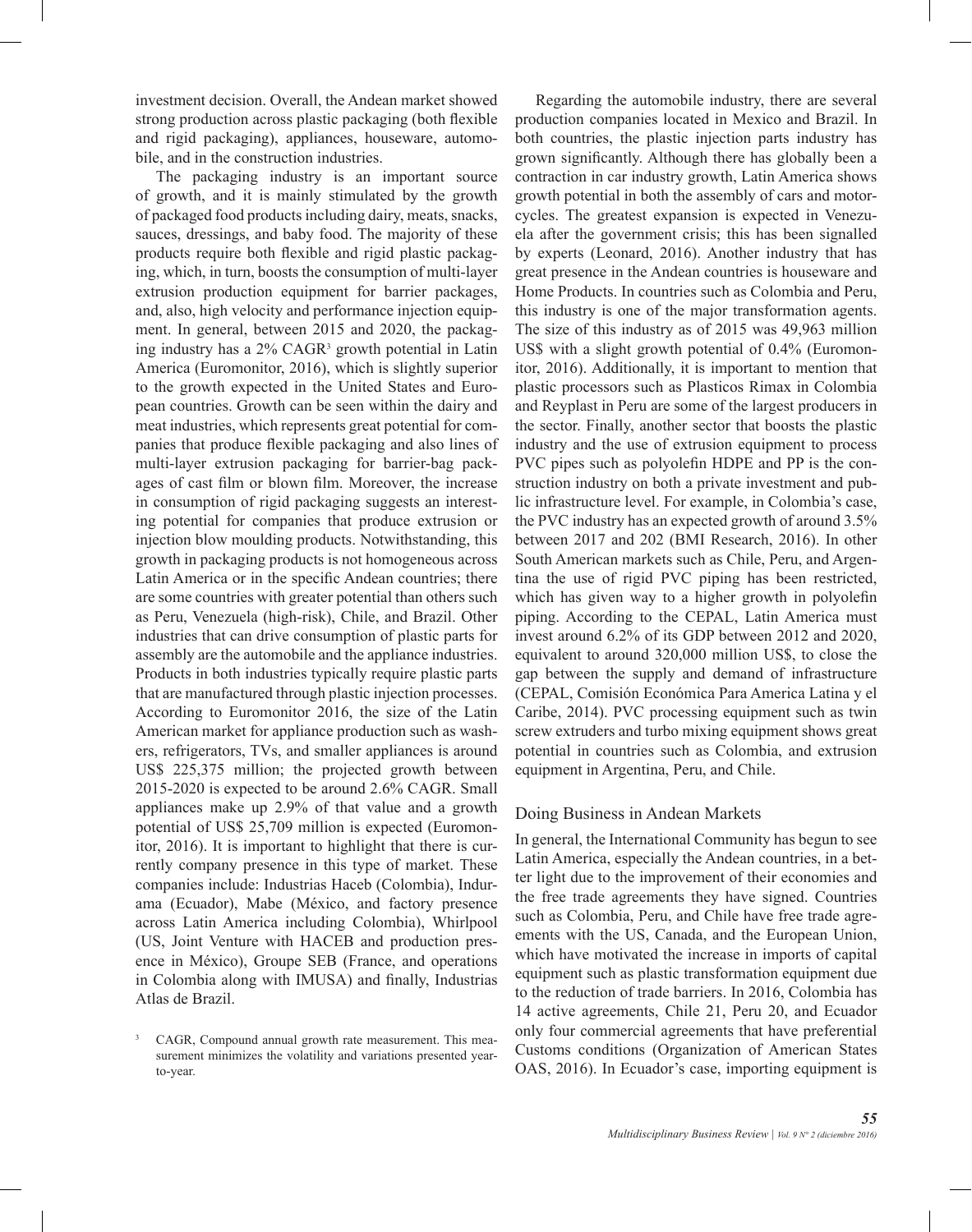much less advantageous. The tariffs for injection equipment and equipment for plastic extrusion have a 5% ad valorem tax in addition to a fixed tax of 0.5% of the CIF import value; this contributes to their infancy development fund, FONDINFA (Organization of American States OAS, 2016). In addition, The Institute of Technique Normalization in Ecuador, INEN, has established several requirements that guarantee the quality of imports; these include compliance certifications for imported equipment awarded by world-renowned regulatory entities (INEN, 2014).

According to EY, Colombia is considered one of the most dynamic and promising emerging markets and has various characteristics that make the country attractive to foreign investment. For example, Colombia has double taxation agreements, DTAs, in order to avoid extra costs and tax evasion, and it also allows dividend flow outside the country from legally registered Investments (EY, 2014). Despite the advantages of this positive business environment, political instability and high levels of corruption in the Andean countries continue to limit North American and European companies in terms of them opening up commercial offices, production facilities, or distribution channels (Price Waterhouse Coopers, 2016; Tuller, 2008).

Although the Andean countries share many cultural similarities, in addition to their geographical proximity, which facilitates doing business among them, there are some differences that are important to highlight. In the authors' experience, there are some important personality features that must be considered when negotiatiating in the plastic transformation equipment industry. Colombians have shown to be keener for equipment of North American origin, and are, therefore, more open to hearing proposals from American companies. Nevertheless, the presence of European competitors in the last ten years has strengthened, and they have offered increasingly more competitive terms of support and prices. Colombians give significant weight to the technical conditions, and, thus, put together well-trained teams to solve any inquiries. Price negotiations tend to take longer in Colombia than in other countries and are formulated based on input from an entire work group. Price negotiations are much tighter as the relationship between prices and delivery conditions are highly valued, especially the post-sales support (which is considered to be a fundamental factor at the time of making future decisions or continuing with a given brand). Colombians value technical visits from abroad and see these as great opportunities to acquire knowledge. Finally, given the delay in decision-making, it is very common for Colombians to push the provider to reduce delivery times, and to adhere

to very strict schedules. Some companies even go to the extent of requiring a complying insurance policy, which typically requires providers to have offices within the country or at least a sales agent who can handle the transactions and assume the risk on behalf of the company.

Businesses in Ecuador also value plastic processing equipment from North America since they are closer in proximity. Although Ecuadorians also base their decisions on technical aspects, they place great value on the relationship history between the companies an agent, and, thus, respect brands. The plastic industry in Ecuador is cantered in Quito and Guayaquil and to a lower extend in other regions such as Cuenca and Manta.

In Peru's case, the market is much more price-sensitive. Peruvians are more open to considering new brands as long as they deliver better conditions in terms of price and post-sales services. It is very common to see production plants belonging to different European brands, especially those of Italian origin. In Peru, local representation by nationals is greatly valued. The purchasing decisions tend to be made quicker, without much review over the technical conditions of the equipment, and they are mostly made by the top levels of an organization. In the authors' experience, in Peru, it is harder to acquire information regarding the state of a business transaction, a brand's position in a negotiation, or the buyer's purchase intention.

Similar to the Peruvian market, Chile has a greater proximity to European producers and appreciates local representation by Chilean nationals. Even though they are more open to foreign presence, they have greater affinity for doing business with Peru, Uruguay, and Brazil as opposed to Colombia, Venezuela, and Ecuador (Rojas, 2014). Their teams tend reach a consensus and typically focus on technical aspects. Even though the size of the plastic industry is smaller than in Colombia, it is highly, highly technical. In addition, the country's lower context indicates that Chileans are more direct when doing business. Price is not such an important factor as long as the negotiating conditions are favourable towards the processor. Lastly, these Andean markets are very susceptible to exchange rate volatility (with the exception of Ecuador which is a dollar-based economy), which affects both the time it takes to acquire equipment and project viability.

## **Methodology**

This investigation is a preliminary effort focusing on North American and European companies that produce plastic processing equipment. The introductory study evaluated ten market-leader companies with the capacity to export to Andean markets. A great number of these com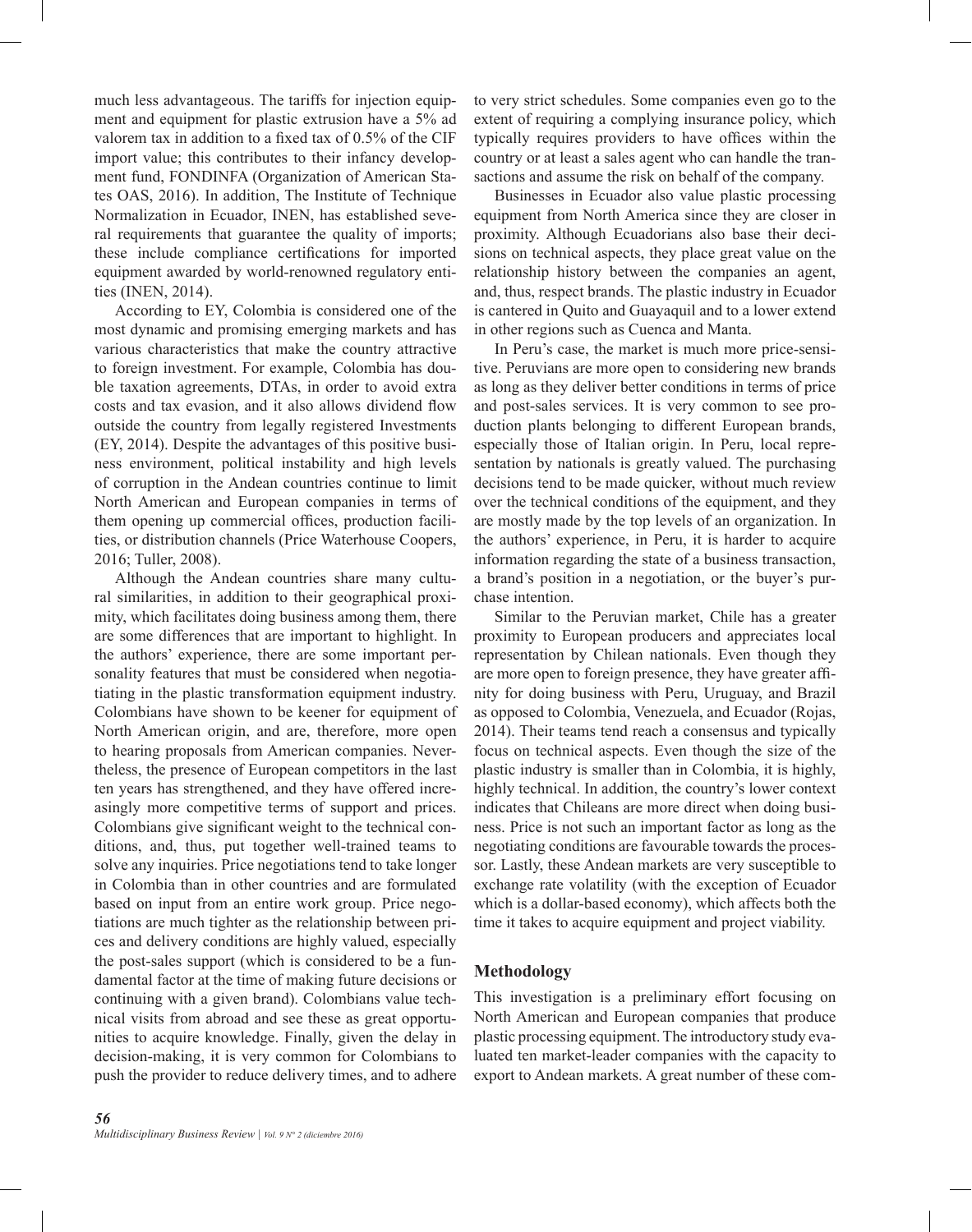panies have engaged in commercial activity by means of marginal exports through sales agents in Andean countries. Additionally, the study researches primary sources such as plastic industry associations in Andean countries, including ACOPLASTICOS, APIPLAS, ASIPLA, ASE-PLAS, SPE. The first section presents a detailed study of the industry, its markets, and the academic literature that supports the authors' questions. It is also supported by information from specialized websites, annual reports, and other sources of information.

The project includes a study of the factors North American and European companies encounter when participating in Andean markets. These factors can include (but are not restricted to) the size of the domestic market, risk prevention, orientation to international entrepreneurship, resource association, and cultural distance. It establishes that an exploratory study (Eisenhardt, 1989) is a precursor of more detailed investigation through direct interviews with companies.

To conduct these interviews, we chose the Feiplastic de Brazil event, hosted in Sao Paulo (May 2015) as it was deemed relevant and of interest to the plastic industry in Latin America. A fourteen-question survey was developed, the purpose of which was to obtain primary source material from North American and European company executives who are likely to make decisions on entering Andean markets. Ten interviews were undertaken with executives who gave their time and shared their company vision for the short and long-term. Since the purpose of the study is to gain a global vision about company attitudes with respect to new markets, the names of those individuals or the companies interviewed will not be revealed. For several reasons, it was not possible to have a greater number of interviews, and certain firms did not wish to share company information or strategy with a possible competitor, such as the first author that has more than then years in the industry.

#### Data Collection and Analysis

A semi-structured questionnaire was prepared, guided by key constructs identified from the literature. Openended questions were included in order to gain deeper insights into the phenomena being investigated (Crouch & McKenzie 2006). Data were collected using face-toface interviews with the CEO/ Managing Director, and/ or International Marketing Manager of each firm. Interviews were audiotaped and later transcribed. Analysis of the transcribed data was carried out manually. For the purposes of analysis, each interview was treated as a 'case' (Miles & Huberman, 1994). Following a thematic approach, interview data were initially coded using open coding, and then grouped into within-case and cross-case themes and patterns using an axial coding procedure, which helps to identify the key factors and their patterns of interaction within and between the cases (Miles & Huberman, 1994; Strauss & Corbin, 1998). Further iteration and sub-coding took place using selective coding, where the case data revealed specific aspects relating to the core theme involved. Pattern-matching (Miles & Huberman, 1994) was used to compare patterns and themes across cases.

## **Results and Discussion**

Before proceeding with interview interpretation, the opinions gathered were added with the help of Meaning-Cloud®— a specialized software. 237 opinions were used from ten interviews. These opinions were preliminarily classified by aspects including: society, politics, government, and business. Subsequently, these opinions were classified and associated with five variables that were found to be the most relevant for European and North American companies when making the decision as to whether to enter Andean markets. These variables are: mode of entry, market potential, firm's compromise, size of the local market, cultural distance and risk factors. In the first step of analysis, a decision tree was constructed to give mathematical weight to each one of the five variables and the different associated factors. The results, in the form of a decision tree, are represented below in Figure 2. As can be seen, market entry decisions are mostly influenced by the mode of entry and the potential of the target country's market. It is interesting to observe that the size of the local market is not the most decisive factor at the time of entry although North American companies did believe it to be important.

With the aid of the Online Venn Diagram Maker<sup>4</sup> tool, a Venn diagram was made, taking into account the five factors (Fig. 3), with the objective of illustrating the cooccurrence between opinions as well as the interrelationships between different variables. The intersection of the different sets graphically displays the interrelationships. The frequency of such interrelationships was manually calculated based on the number of occurrences of each opinion for each of the different variables, and was then based on their subsequent occurrence. The size of the sets (A, B, C, D, and E) are the results that were obtained for each one of the variables.

It can be observed that there are variables that are not interrelated; this shows that at the time of making the decision as to whether to enter the market they could be handled independently. The co-occurrence intersection

https://www.meta-chart.com/venn#/display.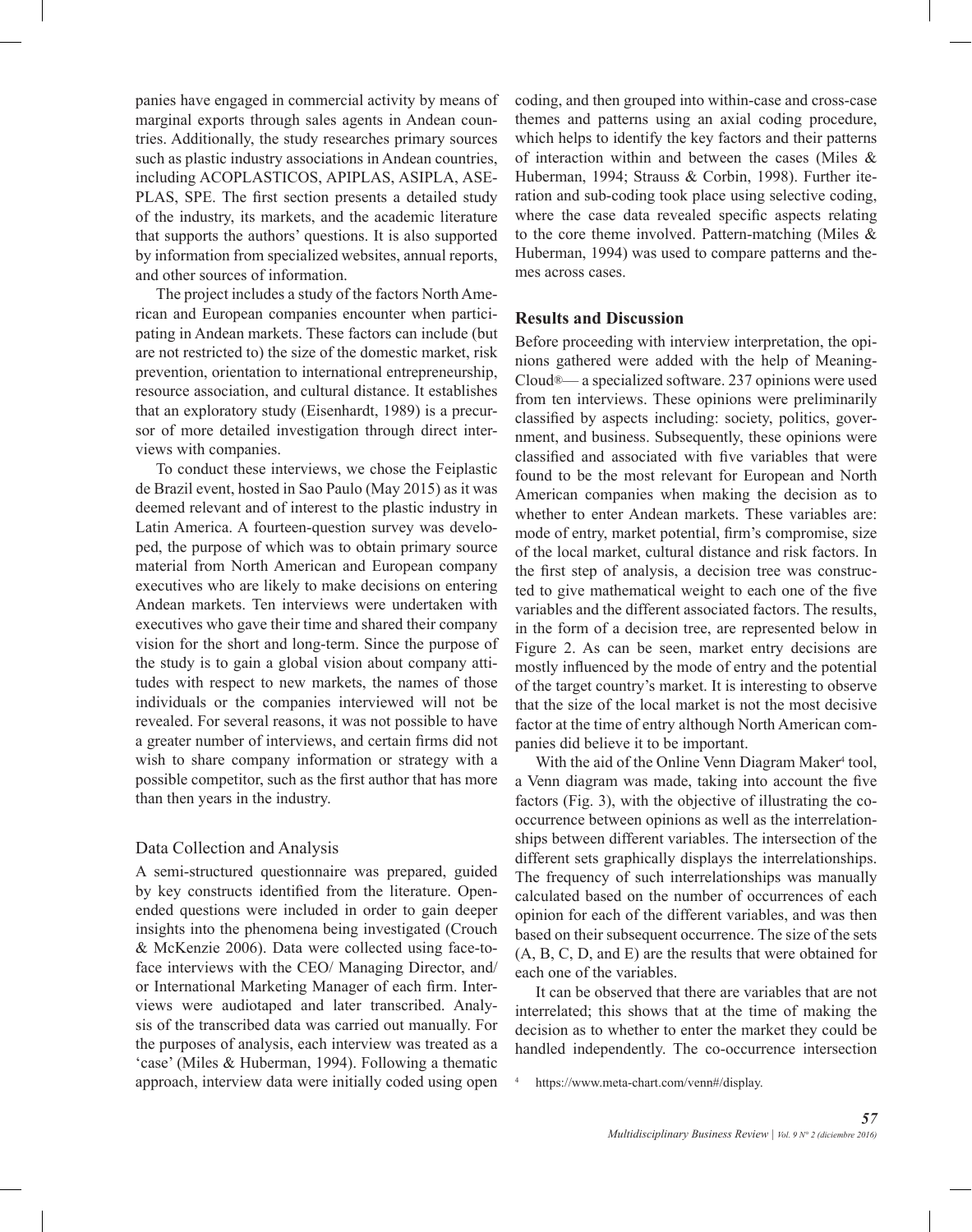



*Source:* Authors' own elaboration using the main options from interviews and Meaning Cloud® online software for Excel.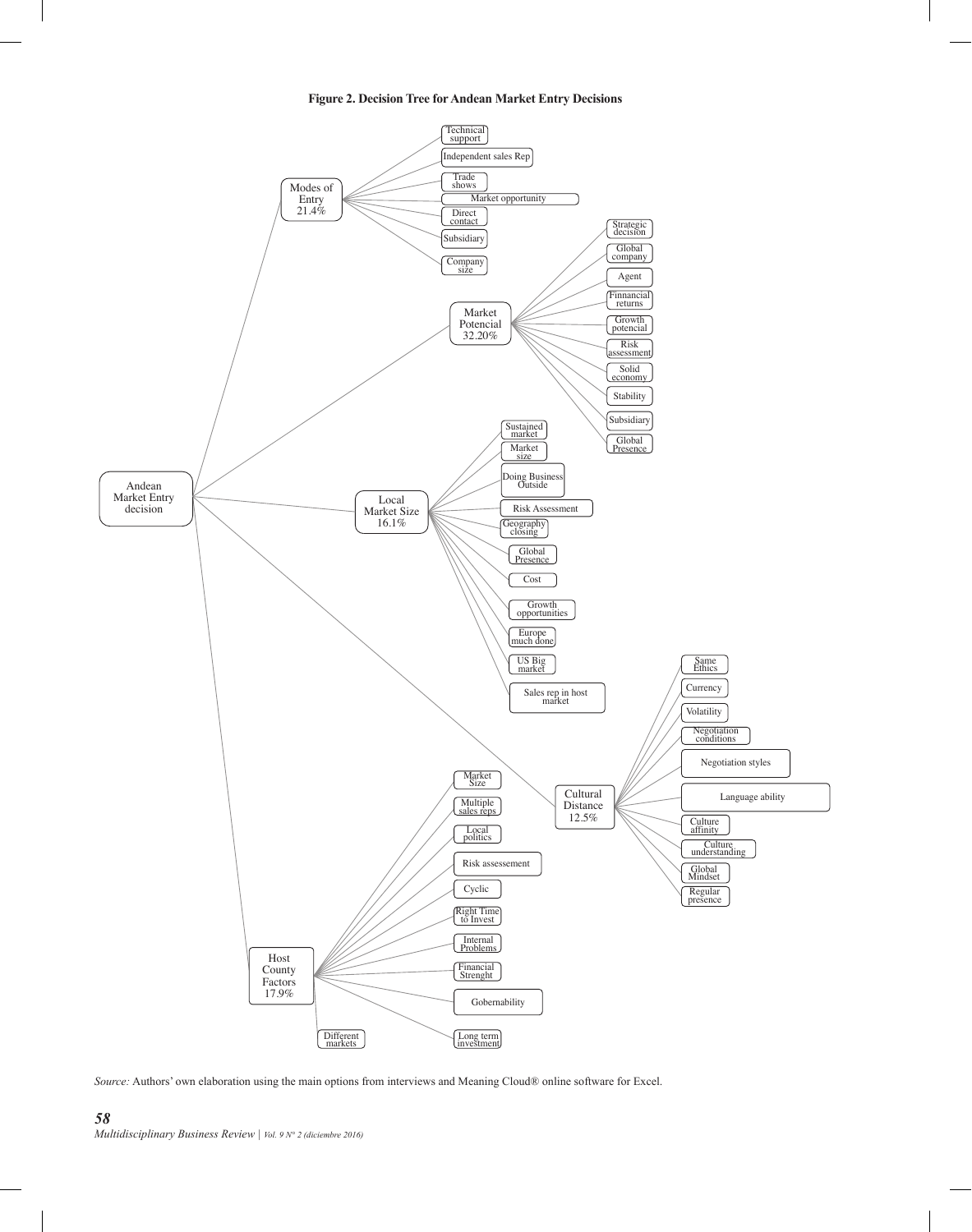#### **Figure 3. Venn Diagram for the Five Studied Variables**



*Source:* Authors' own elaboration using the Online Venn Diagram MetaChart® Maker tool

zone (7.14%) between the mode of entry, market potential, and risk show that these would be the three variables that would be considered in the decision making process under the previously-referenced Uppsala model. The more knowledge about risk factors that the investor collects, the better equipped he or she would be to balance the levels of compromise and uncertainty to determine the best mode of entry to the Andean countries (Figueirade-Lemos, Johanson, & Vahlne, 2011).

The intersection of mode of entry market, market potential and the size of the local market (9.18%) could be explained by a company's opportunity awareness in the generation of a network of labour or their presence in various markets. In fact, the companies with greater local market structures tend to have greater resources that allow them to potentialize their search for new markets (Johanson & Vahlne, 2009). This is the case for the European companies that have established a great structure in their countries of origin, which, in turn, allows them to create structures in Latin America.

Lastly, the zone with the least co-occurrence frequency (4.08%) occurs between the mode of entry, cultural distance, and risk factors, which could be interpreted using the Uppsala model. As a company acquires greater knowledge in the market, their compromise levels tend to rise since the cultural distance with the target market has by then diminished (Johanson & Vahlne, 1997). Knowing the weight of the different variables and their importance in decision-making processes will allow each one of the variables to be understood in detail, and through the

selected opinions we will be able to illustrate the differences among European and North American companies.

#### Entry Models

The majority of companies in the study have entered Andean markets through sales representatives whose importance have been emphasized as the initial method of acquiring knowledge of the market with local people while at the same time minimizing entry risk. Until now, none of the companies have used a different mode to gain entrance to Andean markets; however, some of them, principally European companies, emphasise the importance of developing the market, and, subsequently, establishing direct sales offices or joint venture actions that fit logically with models of firm internationalization (Johanson & Vahlne, 1997). In the following examples, the difference between a European and a North American company can be seen over the long-term in relation to entry models. It is clear that North American companies have a sales agent vision while European companies are thinking about developing much longer-term relationships and assuming greater risks, which, in the future could develop by choosing a method of greater control known as WOS (Kirkman, Lowe, & Gibson, 2006).

"Normally, we always begin with reps… Once the number of machines sold and installed goes up, then we consider opening a local branch. If the representative has done a good gob, then he stays in the orga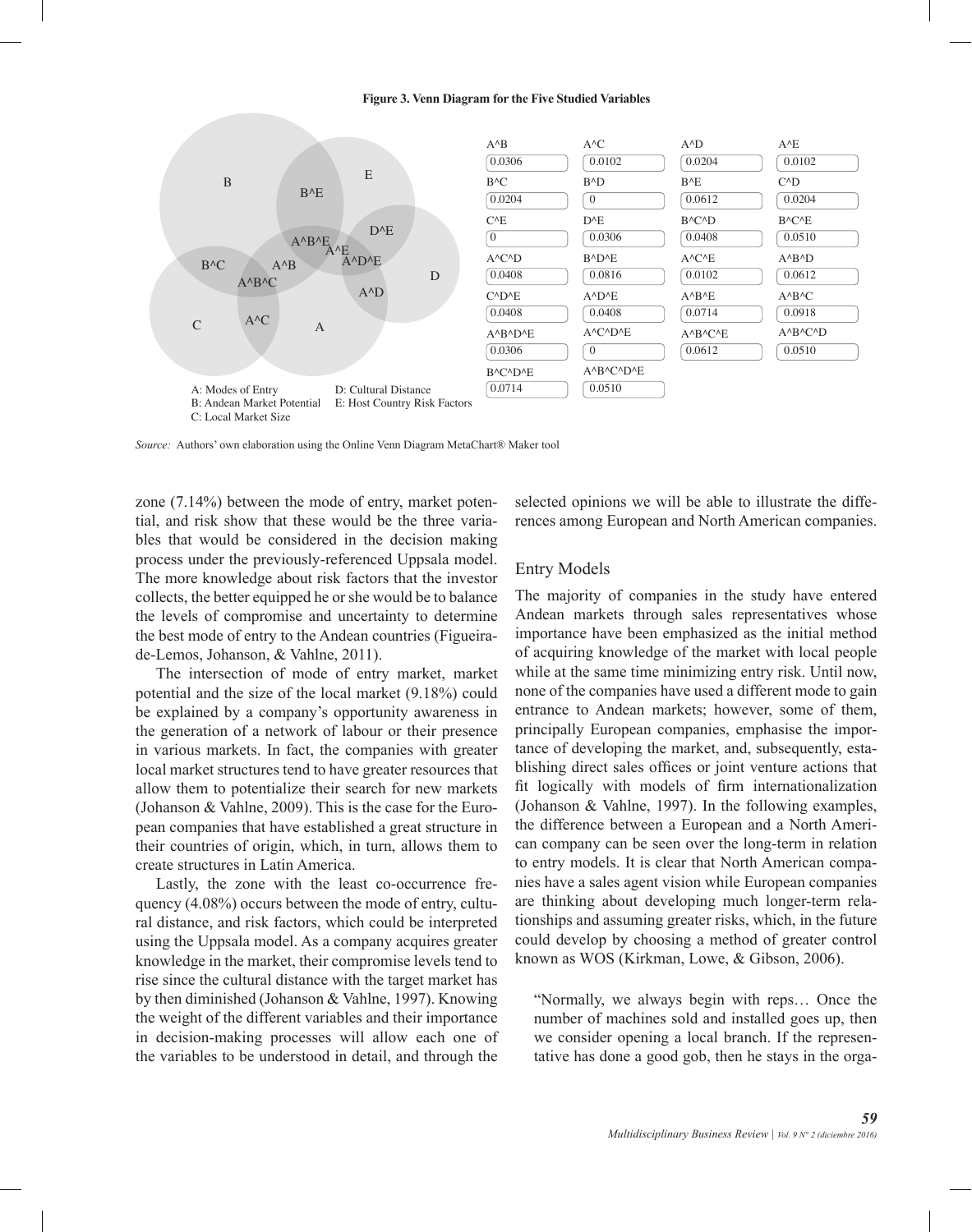nization as the director of that branch." (A German injection machinery provider)

"We strongly believe in using independent - representatives." (A North American auxiliary equipment supplier)

"Having a direct approach is the optimal way to enter the market but it is also expensive. So, having an agent as an intermediary helps until the market size justifies the expense of having a local branch. (A French injection robotics supplier company)

The majority of North American companies are of the view that Andean markets should be served by sales agents whose international operations are stronger and nearer, as in the cases of Mexico and Brazil. Due to the American presence in Mexico through NAFTA, North American company operations in that country are stronger and have the responsibility for the rest of Latin American markets. The following three interventions show the structure that North American companies are normally applying in Andean markets: minimizing entry risk and utilizing existing support networks for the internationalization process (Coviello & McAuley, 1999). Additionally, they tend to spend a longer amount of time in the gettingto-know-the-market phase, which is characterized by variable results; historically there has been a lower level of participation by North American companies (Brouthers & Hennart, 2007; Figueira-de-Lemos, Johanson, & Vahlne, 2011).

"The company's head office is in Canada, with authorized sales representatives in Mexico and now in Colombia. The Andean market's responsibility comes from Mexico where we have plans to open a branch office." (A Canadian injection moulds and systems supplier)

"All our support for Latin America is done out of our Mexican operation. With little bit of local support in some key markets places and that is what helps me decide how much I want to invest in a market." (A North American Auxiliary equipment provider)

"We already have offices in Brazil. Our goal is to grow that office, so one day it can take care of the entire Latin American Market." (A North American machinery equipment supplier)

For both European as well as for North American companies, positioning a firm in Andean markets is fundamental for success in the market and the most natural step to access to those local markets through agents. In some instances, the use of representatives has a lesser initial risk, but it can have long-term repercussions in the market; for this reason, companies emphasise technical training for agents, specialization in the products they represent, and strengthening mutual relations between managers and agents (Uhlenbruck, Rodriguez, Doh, & Eden, 2006). One of the cases from the survey concerned a French company that sells robots for injection moulding machines – that organization's preoccupation is that the sales representative does not have the required technical knowledge to support clients: and not just in the commercial area. For North American companies, training is one of the most essential components of a reliable sales agent.

"It also relies on how good your representatives are, and how well you train them." (A North American auxiliary equipment supplier)

"Going through an agent is also hard because our product line requires a lot of technical support for the client and depending on the agent could be hard." (A French injection robotics supplier company).

When selecting an entry mode to a particular market, company size is relevant. For instance, in the case of medium and small companies (SMEs), which employ from 1 to 250 people (Sullivan & Branicki, 2011), the resource level is more limited in comparison with bigger companies. Thus, MNEs require entry models that involve less capital such as marginal exports or sales agents (Carlsson & Khan, 2014). In the plastic processing equipment sector, the average primary equipment production company, such as the injection and extrusion company, has between 2,500 and 5,000 employees; auxiliary equipment and robotics production companies have between 200 and 700 employees; and moulds and specialized equipment such as turbo-mixers production companies have between 50 and 200 employees. In interviews, the influence of company size in relation to the sales agent entry mode can be seen; for example, in the case of a German turbo-mixing machinery manufacturer.

"That is strongly related to the size of the company; our company has fifty employees, so it is very difficult to set up a subsidiary in another country in which you have to install certain functions and expect a required turnover…" (A German auxiliary equipment)

## Andean Market Potential and Commitment

In the majority of cases, both North American and European companies identify Andean markets as having the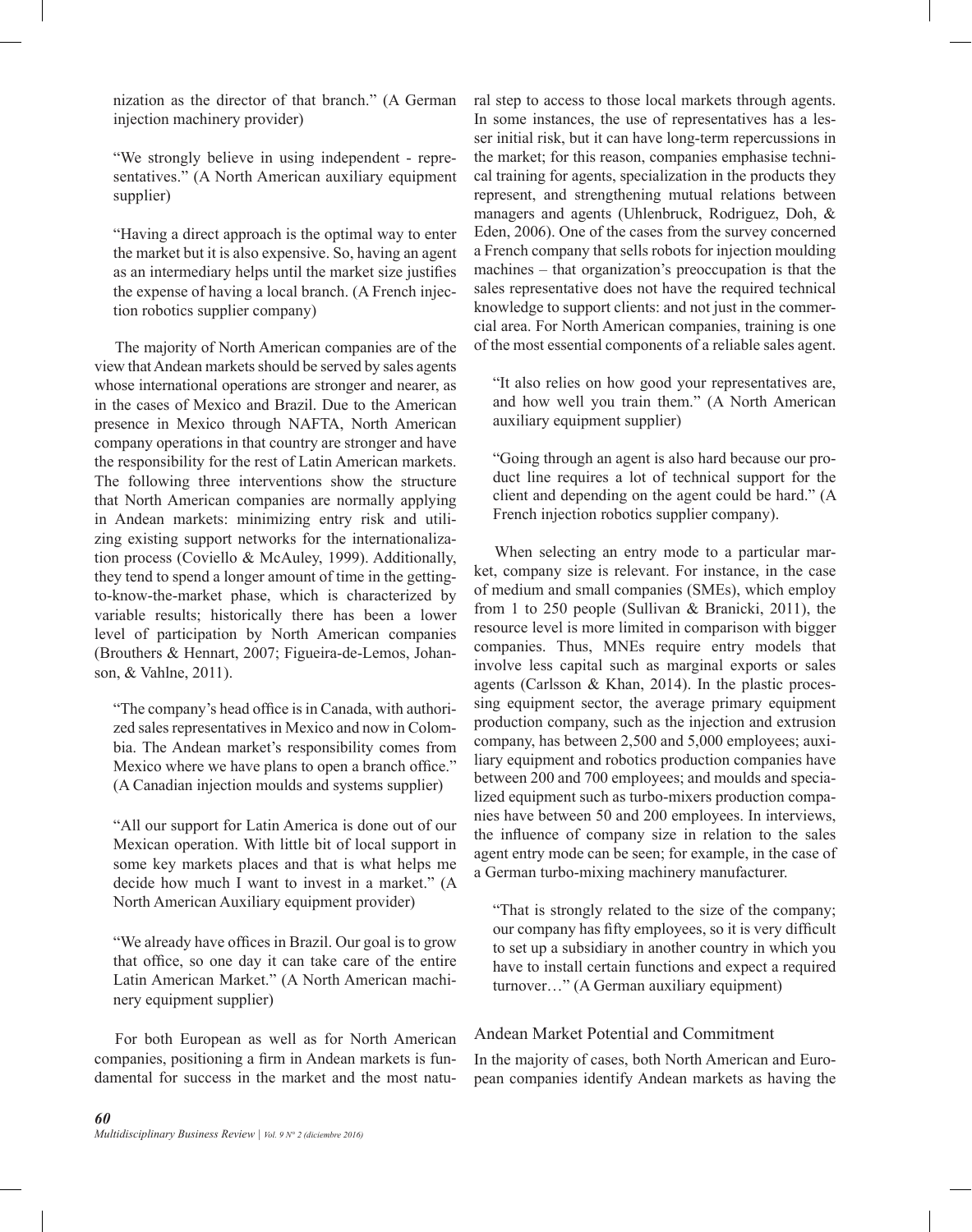potential to generate sales. Nevertheless, firms do not have a vision of the Andean countries as a block. The majority of countries differentiate the potential from one country to another, for example Colombia and Peru, due to political instability or each country's particular economy. North Americans are more sensitive to the risk that these differences imply, deciding beforehand which countries to enter and which not to enter.

"There are countries that we do not necessarily want to invest in or are not interested in investing a lot of money in marketing because in these moments we are just not going to obtain much business from them… We prefer to focus on other countries that have a more solid economic progress and where new industries are being built… Chile, Ecuador and Colombia are such key countries." (A North American plastic recycling equipment supplier)

In the case of European countries, it is noted that despite the risk that regional instability implies, long-term market objectives are established. One such example is a German injection producer whose focus is to be in every one of the markets that has established clients and then maintain a constant presence in that market and/or region. This behaviour guarantees that the firm will be successful in emerging markets such as Latin America, which is a crucial long-term commitment for the firm (Freeman, Cray, & Sandwell, 2007). It is clear that this commitment to its clients and especially to the Andean markets allows it to acquire a greater knowledge of the countries, and, in that way, regulate uncertainty in the Andean markets – that is to say, to manage risk in a better way (Johanson & Vahlne, 2011).

"Absolutely! The Andean markets present excellent opportunities. We are not expecting a large sale of machines, but rather higher automation like you see in Europe. This is where we expect to see larger growth, but to achieve that, we must be present. You have to be present years before. Thus, you can be a better competitor from the beginning." (A German injection machinery producer)

One of the European injection equipment suppliers has focused more on the potential size of the specific market. This was mentioned by a company executive who referred to the possibility of being present in every one of the markets in which the company has clients operating its equipment. In this way, the company shows the commitment it has to its clients and creates consistency in the market.

"We don't take our eyes off any potential market. We are present in markets such Paraguay and Bolivia which are not large markets…Being present give us the advantage of seeing the market and evaluating if it is worth having direct support or representatives, or eventually even being directly involved in the market..." (A German injection moulding machinery supplier)

On the other hand, it is evident that Canadian companies have a great entry possibility to Andean markets as they are historical exporters due to the fact that the largest part of their products are principally exported to the USA, which has been previously mentioned in this document. In fact, one of the best known Canadian firms in the injection market established a sales office in Colombia to cover Andean markets, which showed the firms commitment to the market. This example was used by an injection moulding production firm for a packaging application that has begun to make an investment in the market. The following quote provides evidence of the company's commitment to the Colombian market.

"We believe in the Andean Market potential, indeed we announced our participation at the Andinapack show for the first time in Colombia. Demonstrating continued commitment to new markets and serving more customers in Latin America... Latin America represented by 2015 18% of our total sales." (A Canadian Injection moulds and systems supplier)

For North American firms, that possibility is seen as remote given the results of establishing direct operations and the interview findings that show a greater tendency towards sales agents as well as companies that supply auxiliary equipment such as machinery for injection and/ or extrusion processing.

In relation to market strategy, the majority of companies, without distinction, identify Latin America to be a price-sensitive market. Both American and European plastic processing equipment suppliers are high-investment; for this reason, companies focus on more educated markets that have more technically qualified clients who seek better quality and equipment performance – high-end or niche markets. The Latin American market is competition to the Asian market, which offers low price equipment, but with much lower quality and performance.

"Chile is a very educated market, and they have good industries there so of course, as a global company, you need to be there." (An Austrian injection machinery producer)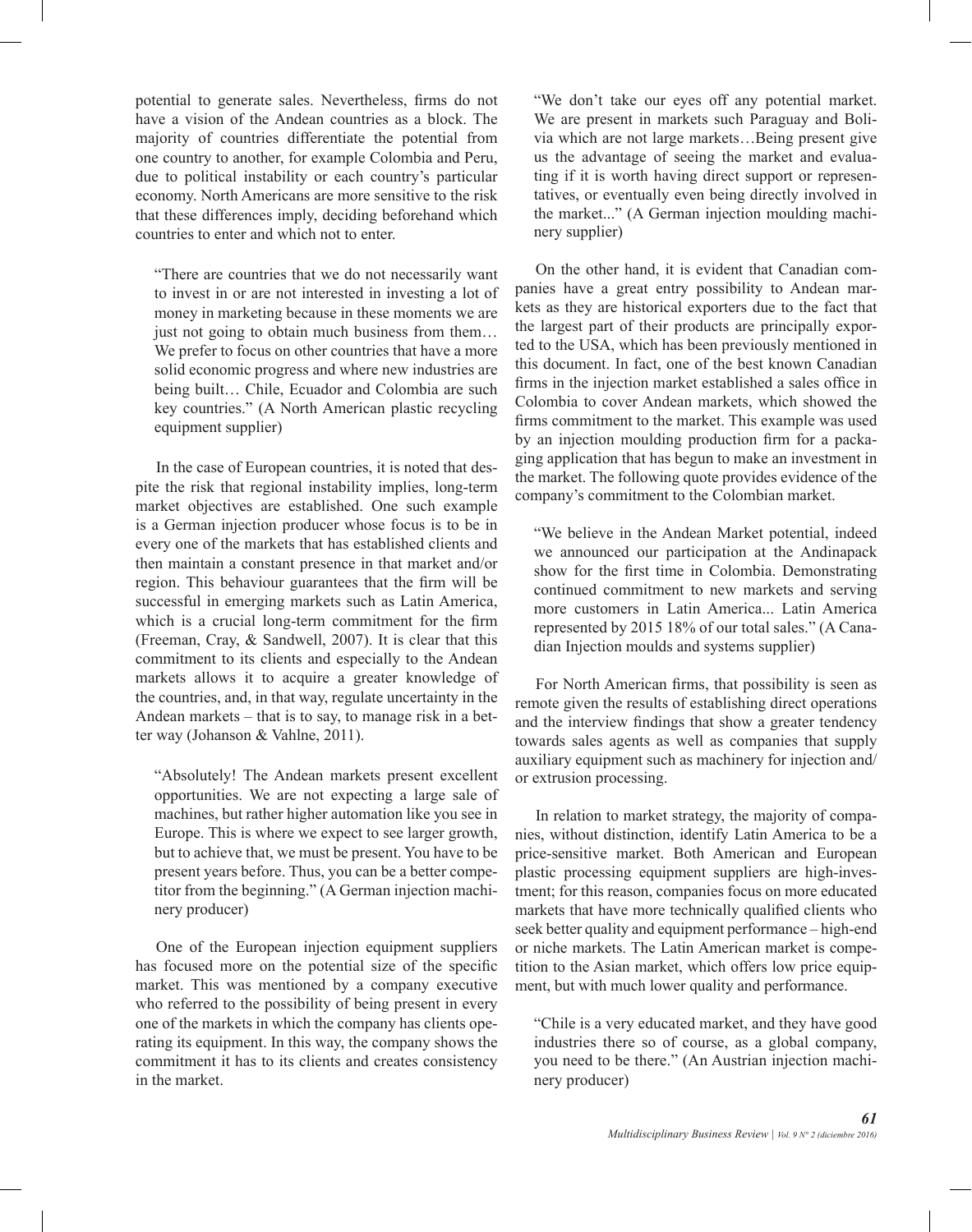### Local Market Size

In terms of local market size, both the interviewed North American and European companies gave their perception of the variable market size. The first finding is that both consider their local markets to be more important, and, to a great extent, their revenue supports their expansion operation. However, there is a conceptual difference between the American and the European – the latter considers a firm's growth opportunity in other markets such as Latin America. For the Americans, the local market is very important and, therefore, they direct the greater part of their growth efforts at this. These findings support Calof's (1993) affirmation that states North American companies tend to focus on their domestic market: obtaining the required resources at a lesser risk. The following quotes are some examples of how North American companies view the importance of their local markets:

"We have seen that there are many opportunities in South America, but we are mainly focusing on North America whose market is much stronger and profitable as there are many opportunities to sell our equipment there." (A North American machinery provider)

"The Best place to go internationally is either Canada or Mexico, close to home, test how it goes from there and then go conquer the rest". (A North American auxiliary equipment provider)

"It is because America has always had the luxury of having a self-sustaining market that the do not have to do business outside. The European countries have smaller markets so they learned quickly to do business outside their own boundaries and borders." (A North American machinery provider).

European companies, by contrast, are cognizant of the size of their local market, but see it as equal to every other market in which the firm operates. Germany is the most important market for plastic injection equipment and companies have high participation levels, which shows that the market is saturated. Growth in those markets thus depends on first participating in and then maintaining the position with other European competitors.

"We want to grow and we don't want to stay the same way as we are today. In Europe, the market is more or less saturated. In Germany for example, we have a market share of more than 30%... So we have to grow more, and this potential is in developing countries like the Andean Markets." (An Austrian injection machinery producer)

"In Europe, we have a big market, close to 1200 machines. We have an 18% market share in Europe. Our Global structure is 1/3 Germany, 1/3 Subsidiaries and 1/3 agents around the world." (A German – Japanese injection moulding machinery company)

Therefore, this is evidence that proves the authors' hypothesis that market size influences the decision of North American companies to enter Andean markets: it sees them as having marginal potential and explains why the results they have had are historically lower in comparison with their European competition.

#### Cultural Distance

North American companies identify substantial cultural differences between Andean countries and the USA, and even among the different countries that make up the Andean Pact or region. The Europeans identify their abilities and advantages in this respect when faced with North American competition, and they similarly identify their own limitations. They identify language as a limiting factor despite the fact that English is the language of business in the region. In addition, they see their historical lack of market presence, and the lack of local people who know the regional market as other areas of weakness. It is natural that foreign companies initially prefer to do business where there is an environment with similar conditions to their local market (Alon, 2006).

"We had our own market, everybody has the same talk, the same set of ethics, we use the same currency and we didn't have to worry about it fluctuating. So, there are a lot of things that get in the minds of manufacturers when they look outside their safety zone." (A North American auxiliary equipment provider)

"I see the problem focused most on the cultural mindset of North American companies, for instance not many people on an executive level speak the language, or know the customs… Historically, North American companies haven't had a regular presence in this market." (A North American robotics and systems supplier company)

In the authors' ten years plus experience in this market, they have noted that each one of the Andean countries has different forms of negotiation and approaching suppliers. On this point, North American Companies are weaker in adjusting to forms of negotiating in Andean markets, which, independently of technical products, are price sensitive. For example, it is recommended that the final price of industrial goods moves between 60-100%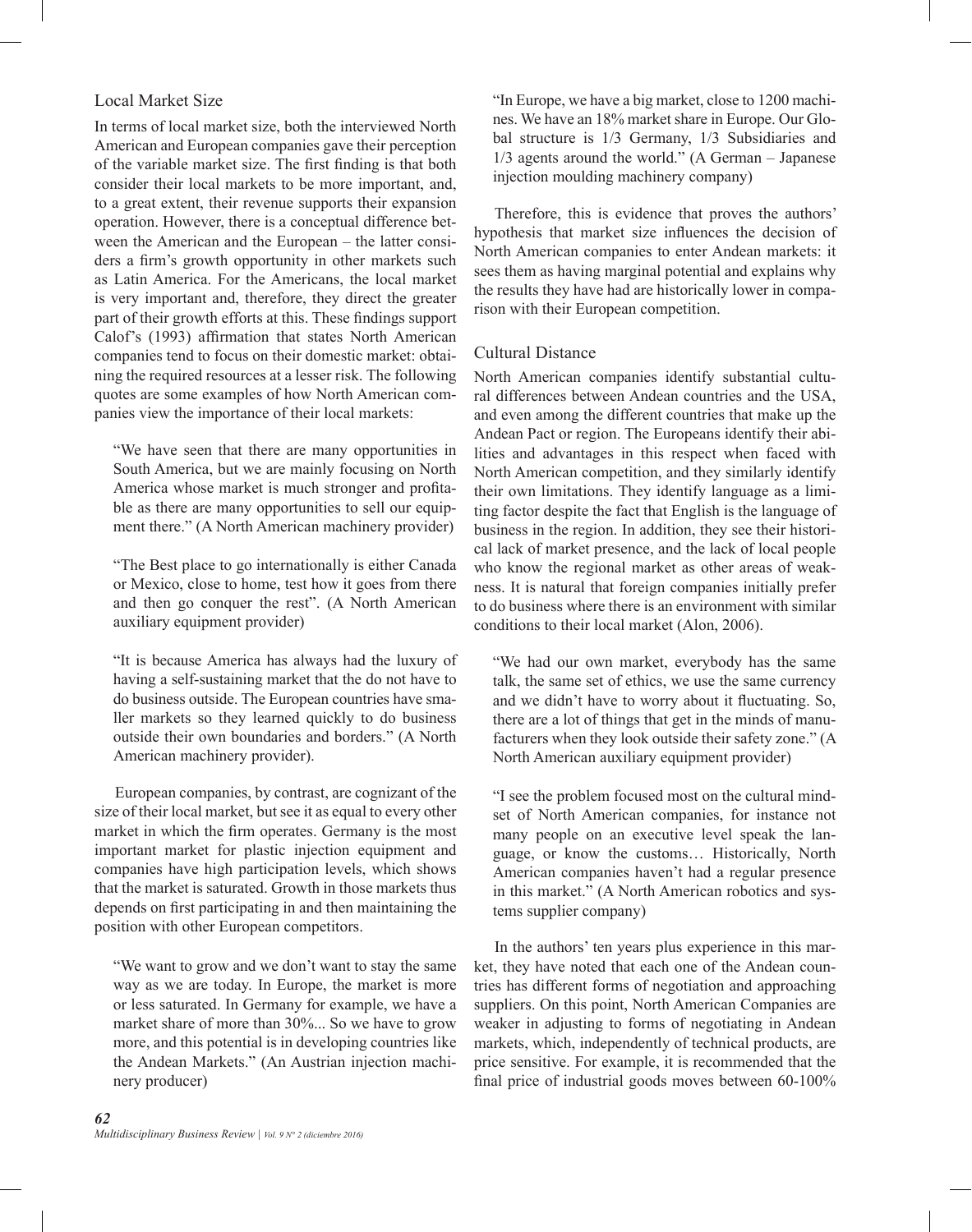of the freight on board (FOB)<sup>5</sup> value, which is not economically viable in some markets.

"Americans perhaps have more discipline in terms of negotiations, having a price to which they stick. Conversely, Europeans are more sensitive to the conditions and negotiating tactics in Latin America, and maybe are more open to negotiation terms." (A French injection robotics supplier company)

"I said, the difference is cultural in the way of being able to adapt to negotiating styles, to the language and culture of the country, and I think that in those terms the Americans are not as versatile as European business executives. (A German injection moulding machinery producer)

This is especially the case if logistics costs are considered in terms of oversized equipment from production plants to east coast U.S. ports as they are comparatively higher than those from European countries (Rodriguez & Notteboom, 2010). For example, the cost of bringing a 1,000 metric ton injection machine (weighing approximately 161,000 lbs) from the USA to Colombia will require paying a surcharge of about 40% in comparison to similar equipment from Germany (Santa, 2014). On this point, North American companies begin operations with a significant price difference and should be much more price sensitive when negotiating. It should be emphasized that the majority of Andean Pact countries tend to negotiate directly with the OEM (Original Equipment Manufacturers) instead of the external sales representatives in order to obtain better prices.

In general, in terms of negotiation, quality, performance, functionality, financing and prices are the most important aspects for Andean markets in search of industrial goods. Therefore, maintaining a post-sales structure is recommended because it is a decisive factor in the final purchase (Export.gov, 2013). Many countries look to other user's recommendations of equipment, their grade of satisfaction with a particular make, and, above all, the perceived post-sales customer service (Export.gov, 2013). This post-sales support is vital for the relationship between the firm and the company, obviously with the local representative mediating. On this point, we have found European that country responses principally focus on post-sales service.

<sup>5</sup> http://www.export.gov/Colombia/doingbusinessincolombia/sellingusproductandservices/index.asp. FOB is a shipping terminology acronym meaning Freight on Board.

"… Therefore, the first thing that we look for is a local technical support team…" (A German injection moulding machinery supplier)

"… Going through agents is also hard because our product line requires a lot of technical support to the client, and, depending on the agent, that could be a limitation…" (A French injection robotics supplier company)

Host Country Level Factors: Risk Associated and the Andean Market Situation

The objective of this study is not to review each of the factors in the literature that might influence the entry decision such as the cultural aspects of the Andean countries, their way of doing business, political philosophy and/or economic orientation (Rojas, 2014). Instead, we focused on the perspectives of those interviewed in terms of the factors they considered to be of greater importance for each of their companies when evaluating the Andean market. The findings show that North American companies tend to worry more about the political stability and economic conditions of a country; this explains their attitudes towards each country.

"It varies by country. Brazil is a very difficult place in which to do business as foreigner, but if you are a local it is a lot easier. Colombia is definitively a lot better nowadays, and it is getting easier to do business there. Argentina, because their whole system is falling apart before everybody's eyes, is not a good place to do business, but we still continue to try to sell there…" (A North American Auxiliary equipment company)

"Latin America is in the worst shape that it has been for many years because from five countries in which we have interests (Mexico, Colombia, Venezuela, Brazil and Argentina), four have significant internal problems. When the Head Office wants to invest, one of the main components within that decision is to see the situation in each country.... It also depends on how the country treats you as investor." (A North American equipment company)

"The Problem in those countries is they have many political problems that affect their growth… This is the main problem that we have seen in Latin America in terms of investment because you never know if a country is going to be in good or bad condition." (A Canadian injection moulding machinery supplier)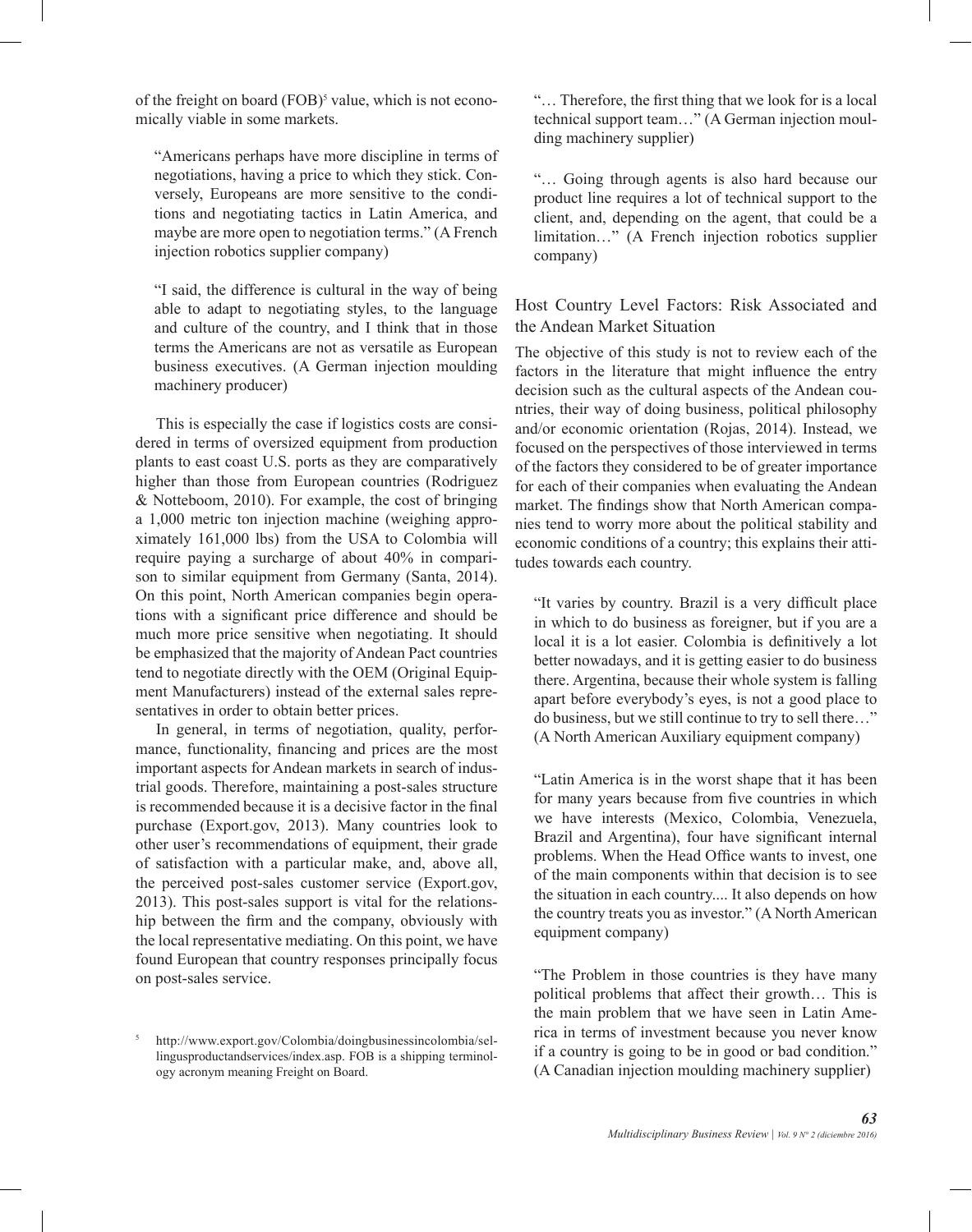In the case of European Companies, most share the concern for Andean countries' political instability, but their response is to have a presence in these countries, Venezuela included. All companies, however, emphasized its current political situation.

"In South America the politics are very important because every year everybody is expectant regarding elections. Everybody is stopping to see who is coming into power." (A German injection moulding machinery supplier)

"I consider Latin American markets very cyclical, so we just have to be careful about when is the right time to invest." (A German injection moulding machinery supplier)

A fundamental condition for business to take place among different countries, is that the executives can travel to such countries with a perceived notion of safety. The importance of business trips has been recognized in studies as a crucial source of technology transfer since concepts can be explained more effectively on a personal level. These trips have also been found to impact innovation, depending on the quality of knowledge the person travelling carries (Hovhannisyanm & Keller, 2015). Furthermore, business trips are essential in order to evaluate a company and country first-hand prior to establishing long-term relations and commitment (Tani, 2006). In this way, the company can solidify long-term relationships with the agents, get to know their culture and gain insight into the target market. Safety issues limit business opportunities, in Venezuela for example, as several companies avoid traveling to the country. The following are some perceptions on safety for the Andean countries:

"… I have not been in Venezuela for twelve years because it is not safe to go there…" (A German injection moulding machinery supplier)

"… I have been in Colombia twice and I feel safe there. The country is politically stable and this is one indicator and driver for our decision to be more present there." (An Austrian injection moulding machinery supplier)

We found that there were different strategies to manage the risk involved with entering a new market, such as the Andean region. One of our findings was that European businesses handle risk not only in terms of the entrystage, but also for the overall context. For example, they speak of the advantage of diversification by being present in different locations and refer to positive results in one

country that may compensate for momentary losses in a different location. This concept can be associated with the Uppsala model in which risk is not limited to only one market but instead to the combination of markets in which the firm operates (Shrader, Oviatt, & McDougall, 2000). Thus, risk is balanced with different levels of commitment (Figueira-de-Lemos, Johanson, & Vahlne, 2011).

"... It is the total market that makes a difference for the company to be able to be successful every year. For instance, Latin markets compensate for a downturn in the Brazilian market." (A French injection moulding robotics supplier)

"We were lucky during the last recession: to have different markets was very advisable…" (A German auxiliary equipment supplier)

"The company is not afraid of taking chances in a crisis and being confident that there will come a day in which there won't be clouds…" (A German injection moulding machinery supplier)

North American companies, on the other hand, handle the risk of entering a new market by opting to enter via a sales representative. In times in which the economy of a country is weak, they maintain their strategy with the expectation of generating marginal profits. In fact, one of the companies interviewed, mentions that the Europeans have an advantage in their handling of risk since their markets are small and are mainly focused on exporting.

"… Europeans learned how to undertake risk assessment and consequently quickly learned how to do business outside their own borders…" (A North American Auxiliary equipment company)

"Depending on the market size and the geography of the country we sometimes decide that you have to find multiple representatives. You can't rely on one agent or one agency." (A North American Auxiliary equipment company)

"You always try to get a feel (for the market?) as you have to work with local politics. Can you get your money back? How hard is it to get your money back?" (A North American recycling equipment company)

### **Conclusions and Implications**

Beyond simply criticizing North American plastics processing equipment makers, whose participation in Andean markets has not been constant or prevalent, this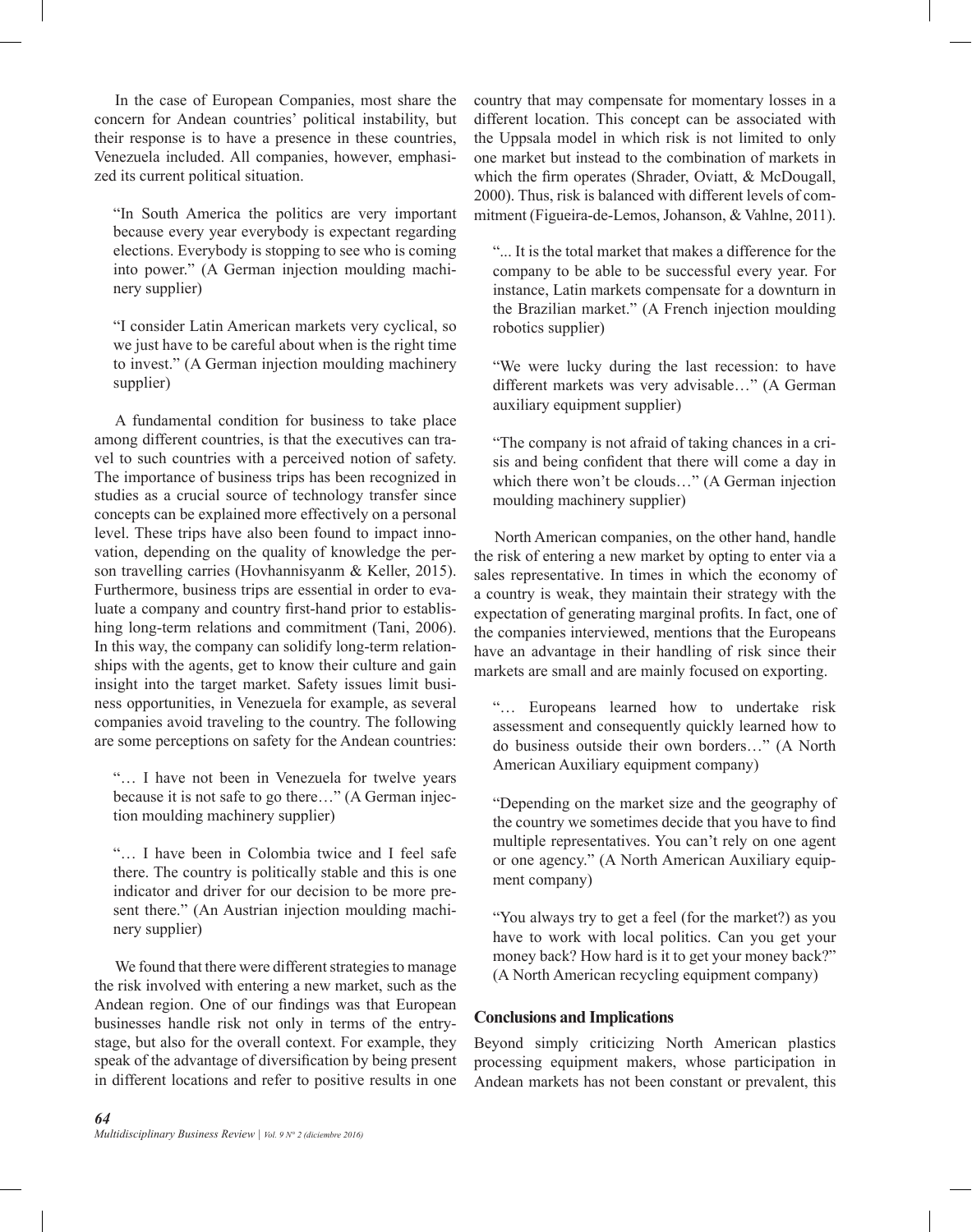project seeks to highlight the potential that this market has, and show evidence of the growing expectations of their European counterparts. We have interpreted the behaviour patterns observed in order to identify the main factors that motivate (or deter) North American companies from entering Andean countries as well as the reasons why European participation is greater in the region. The study intends to build upon the typical opinions held in the industry and support the findings through theory based on internationalization models (Johanson & Vahlne, 1977; Figueira-de-Lemos, Johanson, & Vahlne, 2011) in relation to factors such as psychological distance, risk management, modes of entry and political conditions of the Andean countries.

Primarily, evidence suggests that Andean countries represent a potential market of about US\$120 million, without considering Brazil (Legis S.A., 2015). Per capita consumption of plastic is only 5% (PlasticsEurope, 2015), but future projections are an interesting prospect; for instance, the per capita consumption in Latin America by 2016 is expected to reach 32Kg. While this value might be considered low in comparison to the NAFTA market consumption (139Kg), and that of western Europe (136Kg) (PlasticsEurope, 2015), European companies are present and participate more actively as evidenced by their higher establishment of sales representatives, WOS, and greater attendance in local fairs.

Our findings reveal that there is also a direct relationship between the size of the local market, in the case of this research project the NAFTA region, and the decision of a company to actively look to expand to other markets. These results are the main contribution of this study since other research and theories have not produced extensive findings. Nevertheless, it is important to highlight that even though the size of the European market is equally attractive, as per capita plastic consumption is about 20% annually (PlasticsEurope 2015), European companies are more present in the Andean region. This presence can be explained by the fact that, as previously stated in the study, European companies are present in multiple markets in order to diversify risk, which is also supported by other research studies (Figueira-de-Lemos, Johanson, & Vahlne, 2011). Thus, European firms have more stable sales results as they compensate low performance in one country with better performance in other countries, which may temporarily have more beneficial economic conditions.

According to the numerical analysis regarding the weight of each variable that was studied and the intersections among the variables, it could be inferred that the market mode of entry, market potential and size of the local market are the most important variables at the

time of making a decision as to whether to enter Andean markets. This result is supported by (Johanson & Vahlne, 2009) which states that the size of the local market and the presence of a firm in it are determining factors that support activities internationally. In the case of North American companies, this result explains the authors' hypothesis in regards to the local market size being a decisive factor, given the risks inherent in entering new markets. Regardless of the result, it is clear that when evaluating each variable separately, market potential is the decisive factor in determining the mode of entry a firm will utilize.

North American companies' preferred modes of entry are by agents, or sales representatives due to their perception of the market as uncertain (Figueira-de-Lemos, Johanson, & Vahlne, 2011). It is clear that political instability (Schwab, 2015), for example, in the case of Colombia, is one of the factors the North American firms perceive as a barrier for doing business. The volatile sales numbers in Latin American countries make such markets unattractive for North American companies since they do not see potential for growth; thus, these companies consider Latin American markets as a marginal source of sales. A way that North American companies could potentially reduce their perceived uncertainty is by acquiring greater commitment levels, which would allow them to gain more insight into the inner workings of these markets via models such as the Uppsala model (Figueira-de-Lemos, Johanson, & Vahlne, 2011). However North American's perception of the Andean countries as being very culturally distant continues to be a limiting factor.

The following table shows a comparison between the way European and North American firms study and enter Andean markets. This summary stems from the different findings based on the interview analysis, the authors' market experience and data obtained from secondary sources. Apart from defining which strategy has yielded better results or is more convenient, the author intends to show the difference in attitude between both types of firms and enrich the discussion about free competition. Therefore, this information could be helpful for companies to gain a better perspective of the Andean Markets; they could use the information as an initial source to begin formulating a strategy or to make adjustments to an ongoing strategy.

The Andean market represents a potential for growth and the ability to generate sales for companies. However, from a North American viewpoint, it would appear that this is not considered in the case of this particular industry in terms of advancing other stages of a firm's internationalization, such as establishing manufacturing plants (Johanson & Vahlne, 1977; 2009) or techno-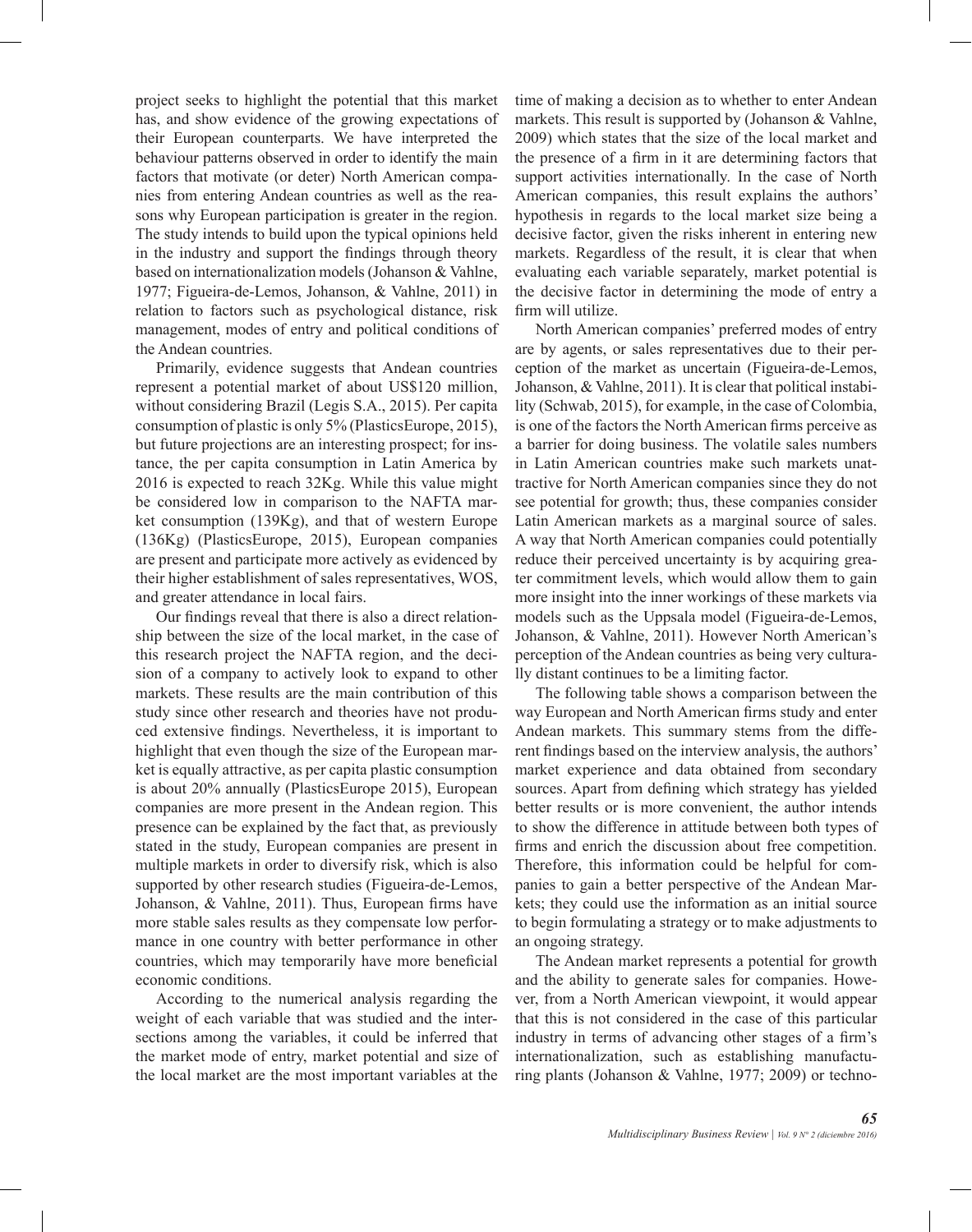|                                                               | <b>European Firms</b>                                                             | <b>North American Firms</b>                                                                                       |
|---------------------------------------------------------------|-----------------------------------------------------------------------------------|-------------------------------------------------------------------------------------------------------------------|
| <b>Modes of Entry</b>                                         | Sales agents as initial method                                                    | Sales agents as the most convenient method                                                                        |
|                                                               | Importance placed on developing the market with sales<br>offices or JVs           | Sales agent vision, market responsibility relies on the agent                                                     |
|                                                               | Developing long-term relationships                                                | Relationships based on market performance and results                                                             |
|                                                               | Small branches in Andean markets                                                  | Andean Market supported by sales office hubs in Mexico or Brazil<br>Sales agent training concerns                 |
| <b>Andean Market</b><br><b>Potential</b>                      | Long-term market objectives                                                       | Marginal focus                                                                                                    |
|                                                               | Market consistency                                                                | More sensitive to risk and volatility in Andean markets                                                           |
|                                                               | Higher market commitment and customer after sale                                  | Differentiation between Canadian and US Firms. Canadian are more<br>open to exportation and consider new markets. |
| <b>Local Market Size</b>                                      | Europeans invest regularly in other markets                                       | Growth and main resources for local markets                                                                       |
|                                                               | Regular and constant presence in all the markets they operate                     | Strong presence in local markets creating strong entry barriers for<br>newcomers                                  |
|                                                               | Fragmented European markets despite the European Union<br>single market           | US is a strong and profitable market                                                                              |
|                                                               | EU is considered a saturated market                                               | International path to nearest countries as Mexico and Canada                                                      |
|                                                               | Resource assignation in every market in which they operate                        | Self-sustaining market.                                                                                           |
| <b>Cultural Distance</b>                                      | More sensitive to conditions and negotiation styles presented<br>in Latin America | Language limitation awareness                                                                                     |
|                                                               |                                                                                   | Historical lack of presence in Andean markets                                                                     |
|                                                               | Open negotiation terms                                                            | Less ability to adapt to negotiation styles                                                                       |
|                                                               | Lower international logistics costs (advantage for<br>negotiations)               | Higher logistics costs and different interpretation of INCOTERMS                                                  |
| <b>Risk Market factors</b><br>and Country<br><b>Situation</b> | Have wider presence that is adapted to political and<br>Economic situation        | More concern about political stability and economic conditions                                                    |
|                                                               | More open to business trips, with limitation E.g. Venezuela.                      | Concern with business trips, especially to non-safe countries (US State<br>Department for travel advisory)        |
|                                                               | Risk assessment in overall context, diversification                               | Risk assessment by transferring market risk to the local agent                                                    |
|                                                               |                                                                                   | Representation contracts revised very carefully to avoid firm overseas<br>implications.                           |

**Table 1. Parallel Between North American and European Plastic Processing Equipment Firms' Attitudes Towards Andean Markets**

*Source:* Authors' own elaboration based on interviews and their own market experience +10 years.

logy impact centres (HIT Centres), such as those which companies recognized in the sector have in countries for example Mexico and Brazil. It could be expected, then, that the way to participate in the market would be through sales offices and direct WOS personnel who provide revenue by selling spares and providing consultancy to industries. Another possible entry method, in accordance with the first author's experience, could be by means of a joint venture with a local company, as in the case of an Austrian injection equipment supplier company in Colombia. In this case, both sides share the risk, but in the future this method gives the foreign party the possibility of acquiring the company if there is sustainable revenue flow.

A series of management implications arise from this study. The first is the identification of some limiting factors of doing business in Andean countries, which, once identified, could be addressed to potentially obtain better results in those markets— if the company has a real interest in entering the Andean countries. The results compiled in the study could help to make management decisions (initially in relation to firms dedicated to the plastics market), in the case of company executives who are involved in the decision making process of whether to enter Andean markets. They could also apply to firms who are interested in strengthening their market presence. For both North American and European companies, it is interesting to understand their counterpart's entry strategies, which could result in a more competitive market, and, in turn, bring long-term benefits to the final equipment user.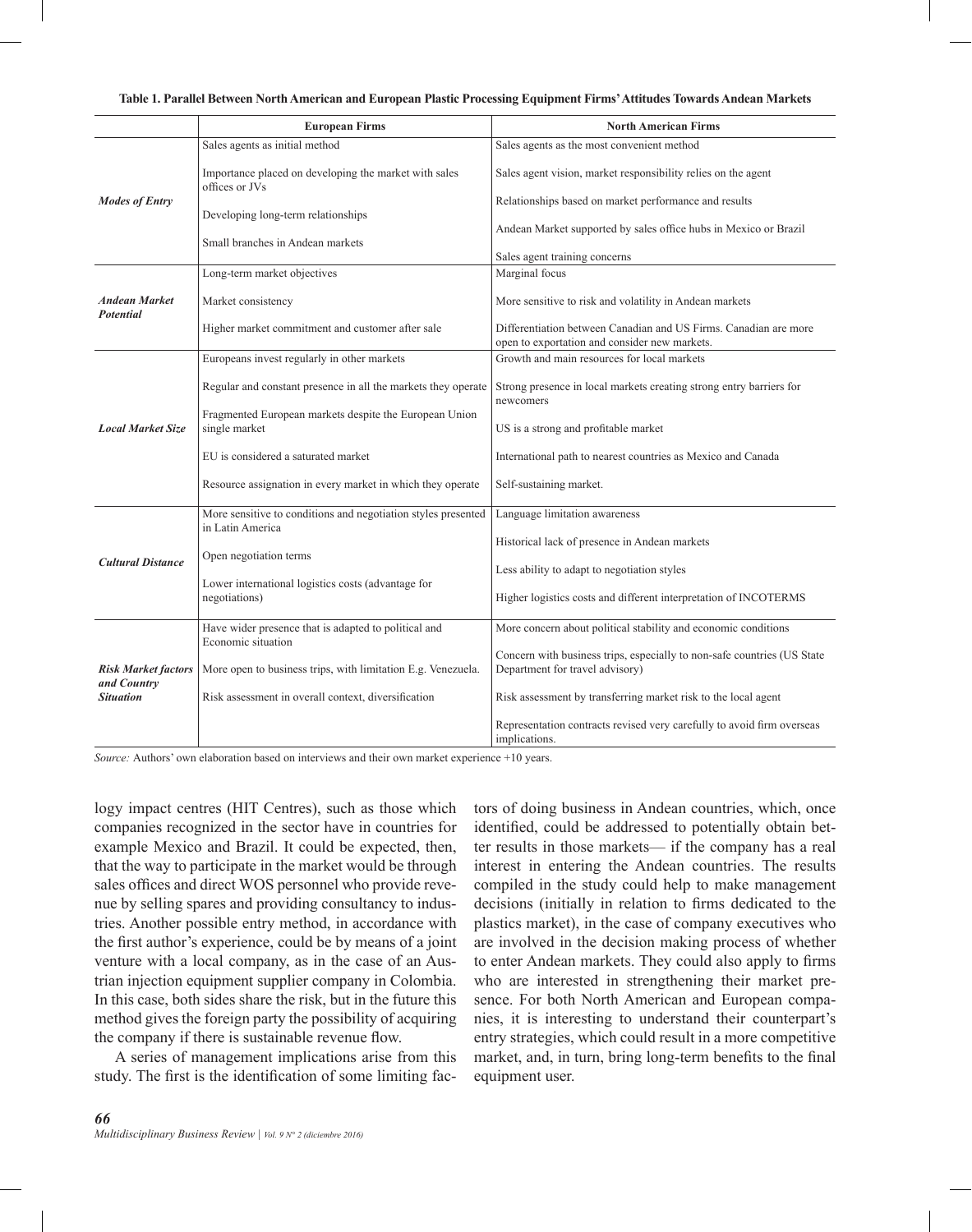Due to the fact that acquiring knowledge of the market is a process that involves time and company resources, this kind of study is a source from which primary source information can be obtained, and thus an image and assessment of the risk of entering Andean markets can be created.

This study targeted the plastics industry, and was particularly oriented towards processing equipment or capital goods in the sector. This means that the findings are potentially less informative than those that can be acquired by analysing a range of industrial sectors or markets in which North Americans and Europeans have an interest in entering, such as the Central American and Caribbean markets, the Mercosur market including Argentina, Paraguay and Uruguay. Also, the changing conditions of the Andean markets could impose a time limitation on the application of the findings as these could not be projected long into the future (Correa & Murillo, 2014). As with many qualitative investigations, part of the results presented are perceptual and are framed in the industry studied in such a way that the results cannot be generalized outside of the studied context (Correa & Murillo, 2014). The possibility of accessing a greater number of industry executives, as well as accessing raw plastic material manufacturers, was not taken into account in this investigation. In that sector, there are various well-known North American companies with important sector participation due to them having exclusive references or materials. Finally, although the knowledge provided in this study is empirical as a result of more than ten years' commercial experience in the market, it could be sustained or augmented by a more exhaustive market investigation.

For further lines of investigation, we suggest the possibility of extrapolating a study beyond the industrial equipment or capital goods sector and not one that is just limited to the plastics industry. That would require a more representative industry sample in order to verify whether the studied phenomena are, in reality, a behaviour pattern of North American companies or, on the contrary, if they are specific to this particular industrial sector. The scope of the work undertaken could be complemented in the future with company case studies in the specific sector that show success or failure in different markets when they select entry methods (MOEs) that are different to sales agents. For example, it would be interesting to evaluate the case of a well-known Canadian company that has been undergoing a contraction process of its international operations by closing or reducing the number of its offices in Brazil and Colombia.

Further investigations could track or find modes of entry into Latin American countries different to entry phases with sales representatives, especially with companies that have limited resources (in the case of Small and Medium-sized Enterprises SMEs). These companies are much more sensitive to market changes, and, as such, their future entry models should balance risk with economic opportunities: which the market offers.

### **References**

- ACOPLASTICOS. (2014). Directorio Colombiano de las Industrias del Plástico. Química, Petroquímica, Caucho, Pinturas, Tintas y Fibras. *Plásticos en Colombia 2013-2014*, 501-536. Bogota, Colombia. Retrieved from http://www.acoplasticos.org/files/assets/ basic-html/page537.html
- ACOPLASTICOS. (2014, September). *COLOMBIA-PLAST - EXPOEMPAQUE 2014 Official Exhibitors list*. Retrieved from Plastic, Rubber and Petrochimical international Trade Fair COLOMBIAPLAST: http:// www.colombiaplast.com/web/cat2014/
- Alon, I. (2006). Executive insight: Evaluating the market size from service franchising in emerging markets. *International Journal of Emerging Markets, 1*, 9-20.
- Anderson, H., & Erin, G. (1988). The multinational corporation's degree of control over foreign subsidiaries: An empirical test of a transaction cost explanation. *Journal of Law, Economics, and Organization, 4*, 305-336.
- Andina-Pack: International Packing Exhibition. (2015, November 10). *Directorio de Expositores.* Retrieved from http://www.andinapack.com/expositores/andina pack directorio expositores lista expositores. pdf
- Roudini, A., & Osman, M. (2012). The role of international entrepreneurship capability on international performance in born global firms. *iBusiness*, *4*(2), 126-135.
- ASEPLAST Asociación Ecuatoriana de Plásticos. (2014). *Revista de la Asociación Ecuatoriana de Plásticos INTEGRA*, *43*. Guayaquil: Published by Asociación Ecuatoriana de Plásticos.
- Atkins, M., & Anderson, A. (1999). Risk, uncertainty and the entrepreneurial vision. *Risk management (Bas), 1*, 35-48.
- Bonde, D. (2013). Qualitative interviews: When enough is enough. East Brisbane, Australia: Published by *Research by Design*
- Boumphrey, S. (2014). *Succeed in emerging markets: Selection, strategy and first steps.* London, UK: Euromotor International.
- Brouthers, K. D., & Brouthers, L.E. (2001). Explaining the national cultural distance paradox. *Journal of International Business Studies, 32*, 177-189.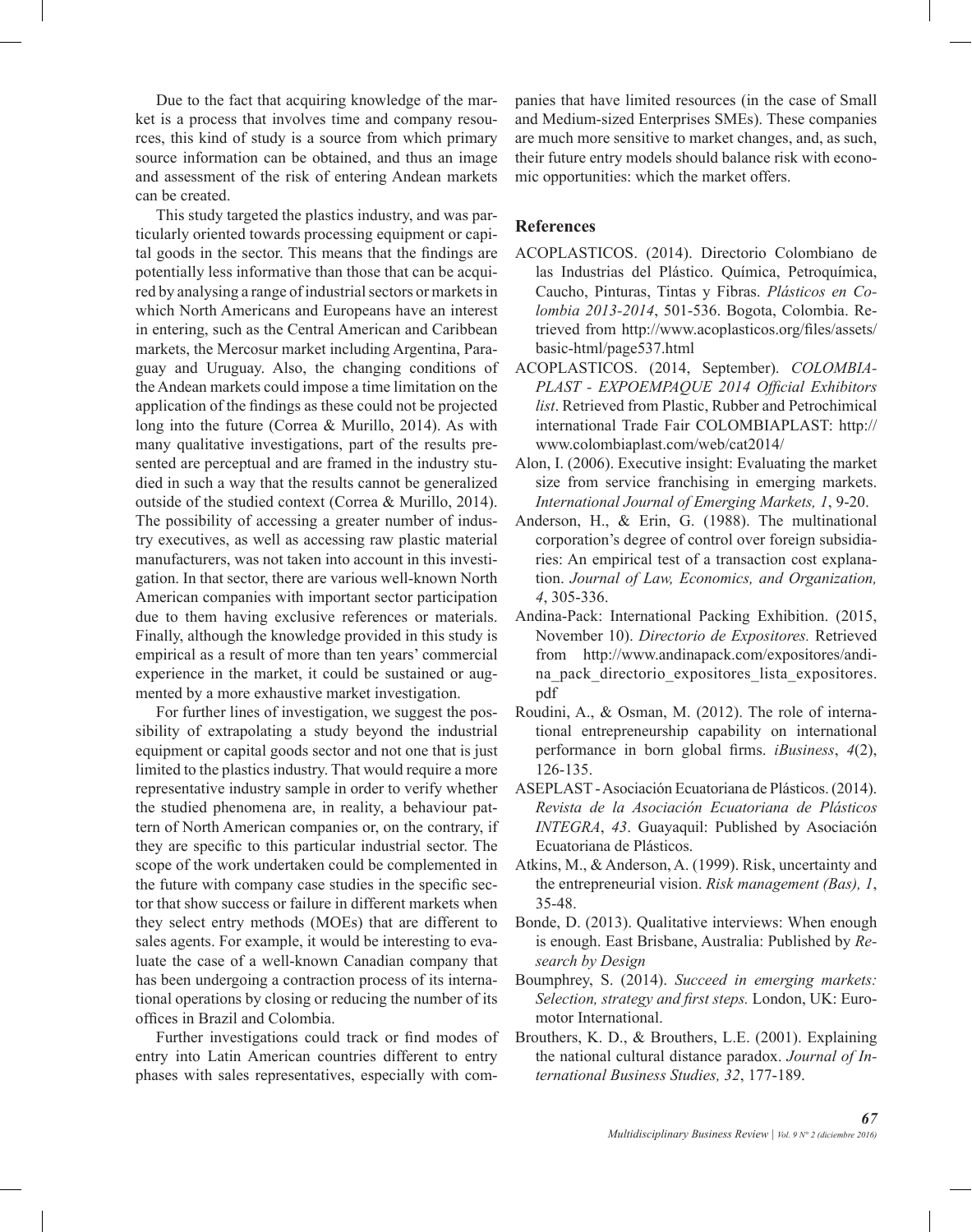- Brouthers, K. D., & Hennart, J. F. (2007, June). Boundaries of the firm: Insights from international entry mode research. *Journal of Management, 33*, 395-425.
- BMI Research. (2016, January 13). Colombia Petrochemicals Report 2016 Industry Forecast Scenario. Retreived from https://www.marketresearch.com/ Business-Monitor-International-v304/Colombia-Petrochemicals-9651739/
- Butler, J. E., Doktor, R., & Lins, F. A. (2010). Linking international entrepreneurship to uncertainty, opportunity discovery, and cognition. *Journal of International Entrepreneurship*,8(2), 121-134.
- Calof, J. L. (1993). The relationship between firm size and export behaviour revisited. *Journal of International Business Studies*, 25(2), 367-387.
- Carlsson, V., & Khan, M. S. (2014, June). SMEs modes of entering in China: A multiple case study of Swedish firms entering China. *Linnaeus University*. Retrieved from http://www.diva-portal.org/smash/record. jsf?pid=diva2%3A724004&dswid=-5472#sthash. dLypWGQE.dpbs
- Center for Exhibition Industry Reseach. (2015). *CEIR Index.* Retrieved from IAEE: Exhibitions and events mean business. Available at https://www.ceir.org/ sites/default/files/CEIR%202015%20Index\_Infographic\_0.pdf
- CEPAL Comisión Económica Para America Latina y el Caribe. (2014, October). *La inversión en infraestructura en América Latina y el Caribe*. Retreived from http://www.cepal.org/es/noticias/inversion-infraestructura-paises-america-latina-caribe-se-mantienedebajo-necesidades-la.
- Comunicaciones, Marketing y Diseño FISA 2015. (2015, November 4th). *Fullplast Chile 2015, International Plastic Trade show*. Retrieved from http://www.fullplast.cl/
- Correa, J. S., & Murillo, J. (2014). *Escritura e investigación académica: una guía para la elaboración del trabajo de grado.* Bogotá, Colombia: Editorial CESA.
- Correia, T. (2013, September). Relationship between firm size and export performance: Overtaking Inconsistences. U. Porto, *Economia e Gestão*. 1-39.
- Coviello, N., & McAuley, A. (1999). Internationalisation and the smaller firm: A review of contemporary empirical research. *Management Internationl Review, 39*, 223-256.
- Cray, D. (2014, November). Class notes international business module *IBUS5701*. CESA, Bogota, CO.
- Crouch, M., & McKenzie, H. (2006). The logic of small samples in interview-based qualitative research. *Social Science Information, 45(4)*, 18.
- Dekimpe, M., François, P., Gopalakrishna, S., Lilien, G., & Van-den-Bulte, C. (1997). Generalizing about trade show effectiveness: A cross-national comparison. *Journal of Marketing, 61*, 55-64.
- Easton, G. (1994). *Methodology and industrial networks.* In D. T. Wilson & K. Moller (Eds.), *Relationships and networks: Theory and application*. Kent: PWS.
- EMIS, Emerging markets information service. (2014, November 07). *EMIS, Database.* Retrieved from http:// www.securities.com/emis/
- EUROMAP. (2014, November). *The Industry at a Glance*. EUROMAP Organization - European Plastics and Rubber Machinery Retrieved from http://www. euromap.org/markets/the-industry-at-a-glance
- Euromonitor International. (2016, January). *Forecast % Growth: Economies and Consumers Quarterly Data.* Retrieved from http://www.portal.euromonitor.com/ portal/magazine/homemain
- Euromonitor. (2016, June). *Passport Database.* Packaging Industry Forecast: Dashboard. Retrieved from http://www.euromonitor.com/.
- Export.gov. (2013, July 15). *Helping US Companies Export portal*. Selling U.S. Goods and Services in Colombia. Retrieved from http://www.export.gov/ Colombia/doingbusinessincolombia/sellingusproductsandservices/index.asp
- EY (2014). *Legal Guide to do Business in Colombia.* Retrieved from http://www.ey.com/CO/es/Newsroom/ Gu%C3%ADa-Legal-para-Hacer-Negocios-en-Colombia-2014
- Feiplastic Feira Internacional Do Plástico. (2015 ). *Feiplastic 2015 Mobile application*. Reed Exhibitions Alcantara Machado é Afiliada UBRAFE. Retrieved from http://www.feiplastic.com.br/es/
- Figueira-de-Lemos, F., Johanson, J., & Jan-Erik, V. (2011). Risk management in the internationalization process of the firm: A note on the Uppsala model. *Journal of World Business, 46*, 143-153.
- Freeman, S., Cray, D., & Sandwell, M. (2007). Networks and Australian profesional services in newly emerging markets of Asia. *International Journal of Service Industry Management, 18*, 152-166.
- Gopalakrishna, S., & Lilien, G. (1995). A three-stage model of industrial trade show performace. *Journal of Marketing Science, 14*, 22-42.
- Grupo G-TRADE. (2016, January). *Exhibitors version 2014*. EXPOPLAST PERU 2016. Retrieved from http://expoplastperu.com/expo-anterior.html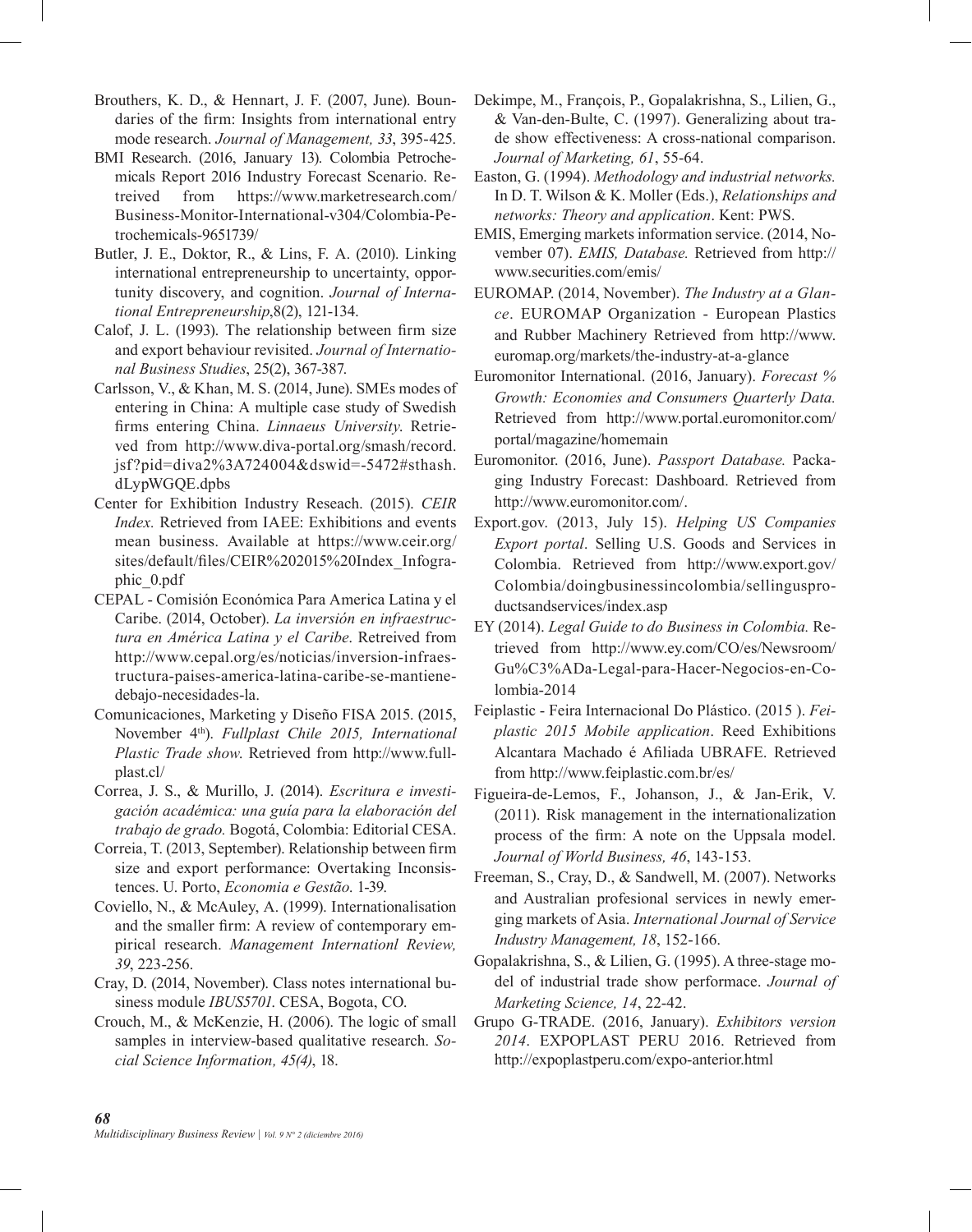Hovhannisyanm, N., & Keller, W. (2015). International business travel: An engine of innovation?. S. S. Media (Ed.). *Journal of Economic Growth, 20*, 75-104.

- INEN. (2014). *Reglameto Técnico Ecuatoriano Máquinas de Moldeo por Inyección RTE INEN099.* Retrieved from http://www.normalizacion.gob.ec/wp-content/ uploads/downloads/2014/08/RTE-099.pdf
- Innovation, Science and Economic Development Canada. (2016, January ). *Industry Canada - Trade Data Online* . Government of Canada. Retrieved from http:// www.ic.gc.ca/eic/site/icgc.nsf/eng/home
- International Marketing, 3/e (2011) by Philip R. Cateora, Nicolas Papadopoulos, Mary C. Gilly, and John L. Graham. McGraw-Hill.
- J. Gray, B., & McNaughton, R. (2010). Knowledge, values and internationalisation - introduction to the special edition. *Journal of International Entrepreneurship*, 8(2), 115-120.
- Johanson, J., & Vahlne, Jan-Erik. (1977). The internationalization process of the firm - a model of knowledge development and increasing foreign market commitments. *Journal of international business Studies*, 8(1), 23-32.
- Johanson, J., & Vahlne, J.-E. (2009). The Uppsala internationalization process model, revisted: From Liability of Foreignness to Liability of Outsidership. *Journal of International Business Studies, 40*, 1411-1431.
- Johnson, W. J., Leach, M. P., & Liu, A. H. (1999). Theory testing using case studies in business-to-business research. *Industrial Marketing Management*, 28(3), 201-213.
- Kirkman, B. L., Lowe, K. B., & Gibson, C. B. (2006). A quarter century of Culture's Consequences: A review of empirical research incorporating Hofstede's cultural values framework. *Journal of International Business Studies, 37*, 285-320.
- KPMG International Group. (2015). *2015 Change Readiness Index.* Retrieved from kpmg.com/changereadiness
- Kyvik, O., Saris, W., Bonet, E., & Felicio, J. A. (2013). The internationalization of small firms: The relationship between the global mindset and firms - internationalization behaviour. *Journal of International Entrepreneurship*, 11(2), 172-195.
- Legis S. A. (2015, November 30). *Base de datos de importaciones 2014-2015.* Legiscomex. Retrieved from http://www.legiscomex.com/Corporativo.asp
- Leonard, J. (2016, Summer). *Oxford economics global industry forecast.* Motor Vehicles Industry Forecast. Retrieved from http://www.oxfordeconomics.com/ar chive?text=Motor+Vehicles+Industry+Forecast.&cat egory=site&category=staff
- Li, J., & Guisinger, S. (1992). The globalization of service multinationals in the "triad" regions: Japan, Western Europe and North America. *Journal of International Business Studies, 23*, 75-696.
- Miles, M., & Huberman, A. (1994). *Qualitative data analysis: An expanded sourcebook.* Place: Sage Publications.
- Organization of American States OAS. (2016, June). *Foreign trade information system SICE*. Retrieved from http://www.sice.oas.org/
- Parkhe, A. (1993). Messy research, methodological predispositions and theory development in international joint ventures*. Academy of management review*, *18*(2), 227-68.
- Patton, M.Q. (1987). *How to use qualitative methods in evaluation.* London: Sage.
- Plastics Today. (2013, December 19th). Global plastics issue: Global injection moulding machine market to grow by shrinking. *Plastics Today: Comunity for Plastics profesionals*. Available at https://www.plasticstoday.com/search/site/Global%20plastics%20 issue%3A%20Global%20injection%20moulding%20machine%20market%20to%20grow%20 by%20shrinking.
- PlasticsEurope. (2015). *Plastics the Facts 2015: An analysis of European plastics production, demand and waste data.* PlasticsEurope. Available at https://www. plasticstoday.com/content/global-plastics-issue-global-injection-molding-machine-market-grow-shrinking/50763349919790.
- Ponzurick, T. G. (1996). International buyers perspective toward trade shows and other promotional methods. *Journal of Marketing Theory and Practice, 4,* 9-19.
- PricewaterhouseCoopers. (2016, January). *Redefining business success in a changing world: CEO Survey.* Retrieved from http://www.pwc.com/gx/en/ceo-survey/2016/landing-page/pwc-19th-annual-global-ceosurvey.pdf
- Rodriguez?, J., & Notteboom, T. (2010). Comparative North American and European gateway logistics: The regionalism of freight distribution. *Journal of Transport Geography, 18*, 497-507.
- Rojas, J. (2014). Cultural distances among South American countries. *International Marketing and Trade Course IBUS5711.* Sproot School of Business and CESA.
- Rojas, J. (2014). *International marketing and trade.* New York McGraw Hill.
- Samanta, S. K., & Sanyal, R. N. (2010). National competitiveness and perception of corruption. *Advances in Competitiveness Research, 18*(1/2), 89-101.
- Santa, A. (2014, January). *1100 US Ton machine freight calculation.* Milacron Marketing Co. Available at https://www.milacron.com/.